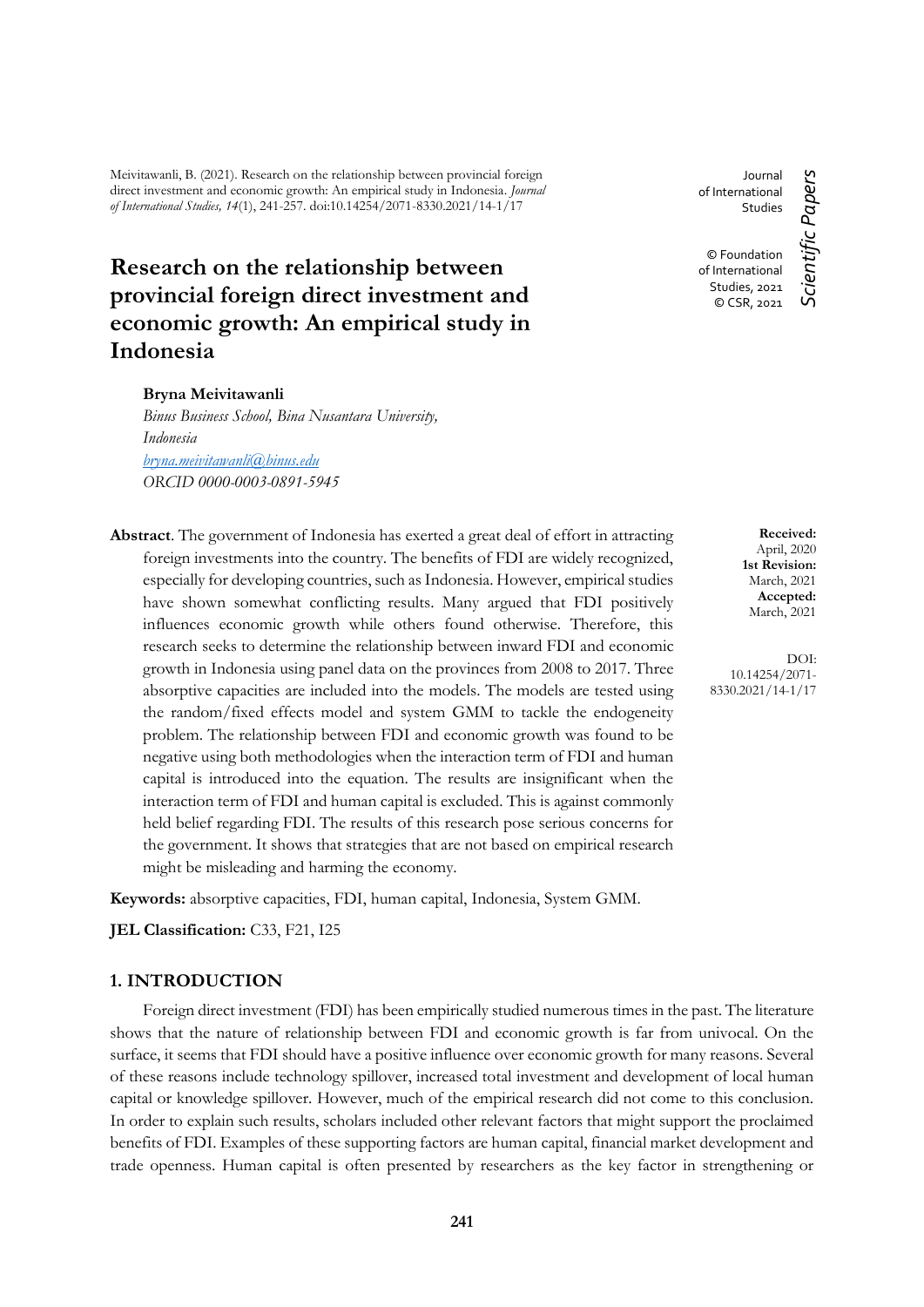actualizing the positive influence of FDI on economic growth. Many researchers suggested and empirically found that human capital is an important variable in the relationship between FDI and economic growth. Another variable that is commonly discussed is the condition of local financial markets or the strength of the local financial institutions. Alfaro, Chanda, Kalemli-Ozcan and Sayek (2004) empirically studied the role of financial markets in bridging FDI and economic growth. The results showed that FDI affects economic growth positively only when host countries have well-developed financial markets. This result is similar to those in other articles that suggest FDI alone does not positively affect economic growth unless certain prerequisites are satisfied by a host country.

It is also interesting to see that most empirical studies made use of cross-country data spanning over a long period of time. These panel data are robust, and they incorporate a large number of observations. However, the results are at best generalized for the whole world, developing countries or a specific region such as Latin America or the Middle East. Although larger data sets produce better empirical research, the results may be not directly applicable to particular countries. As mentioned by Li and Liu (2005) and Blomström and Kokko (1996), the impact of FDI varies across countries. Therefore, it is not recommended to directly apply the results of a cross-country analysis to any country included in that dataset. Therefore, instead of performing a cross-country analysis, this paper is going to specifically study the relationship of FDI and economic growth in Indonesia. The results will contribute to literature as well as to Indonesian government policy-making as the data used are specific to Indonesia. The government should be confident that this research can be used as one of the bases to enact or retract FDI-related policies. Indonesia is chosen as the main subject of this research because it is a developing country and FDI is commonly seen as a way to help developing countries grow by learning from developed countries. Thus, it is more important to prove the positive contribution of FDI to economic growth in developing countries rather than developed ones. Another reason is because the current president of Indonesia, Joko Widodo, has been encouraging FDI since taking office. He is personally involved in many activities abroad with the intention of promoting Indonesia as a promising country for investments. This has resulted in many heated debates on whether he has taken the right steps in fostering Indonesia's economy. Yet, these debates remain theoretical without a solid base for empirical data analysis. The lack of research on the relationship between FDI and economic growth specifically in Indonesia is the final reason why Indonesia was chosen to be analyzed in this paper. This paper has taken a step further by not only taking time-series data but also panel data on Indonesian provinces. This deepens the analysis of Indonesia and provides results that can be used to induce or reduce FDI-supporting policies. The empirical results from the panel data on 180 cities in China, 1990 to 2002, showed evidence of spatial dependence on economic development (Madariaga & Poncet, 2007). This kind of information is also important for Indonesia since Indonesia is similar to China in that certain parts of Indonesia are considerably more developed than the rest of the country. This affects regional policies that should be enacted in Indonesia.

Furthermore, one of the widely discussed concerns on this topic is the endogenous relationship between FDI and economic growth. Countries with higher economic growth attract more FDI; thus, the relationship is not one-way but simultaneous. The endogenous relationship was also empirically supported by Li and Liu (2005). They found that the relationship is increasingly endogenous. This paper addresses this issue, since this is also an important aspect of FDI that has not been deeply discussed, analyzed, or tested in much of the literature so far with the exception of Li and Liu (2005).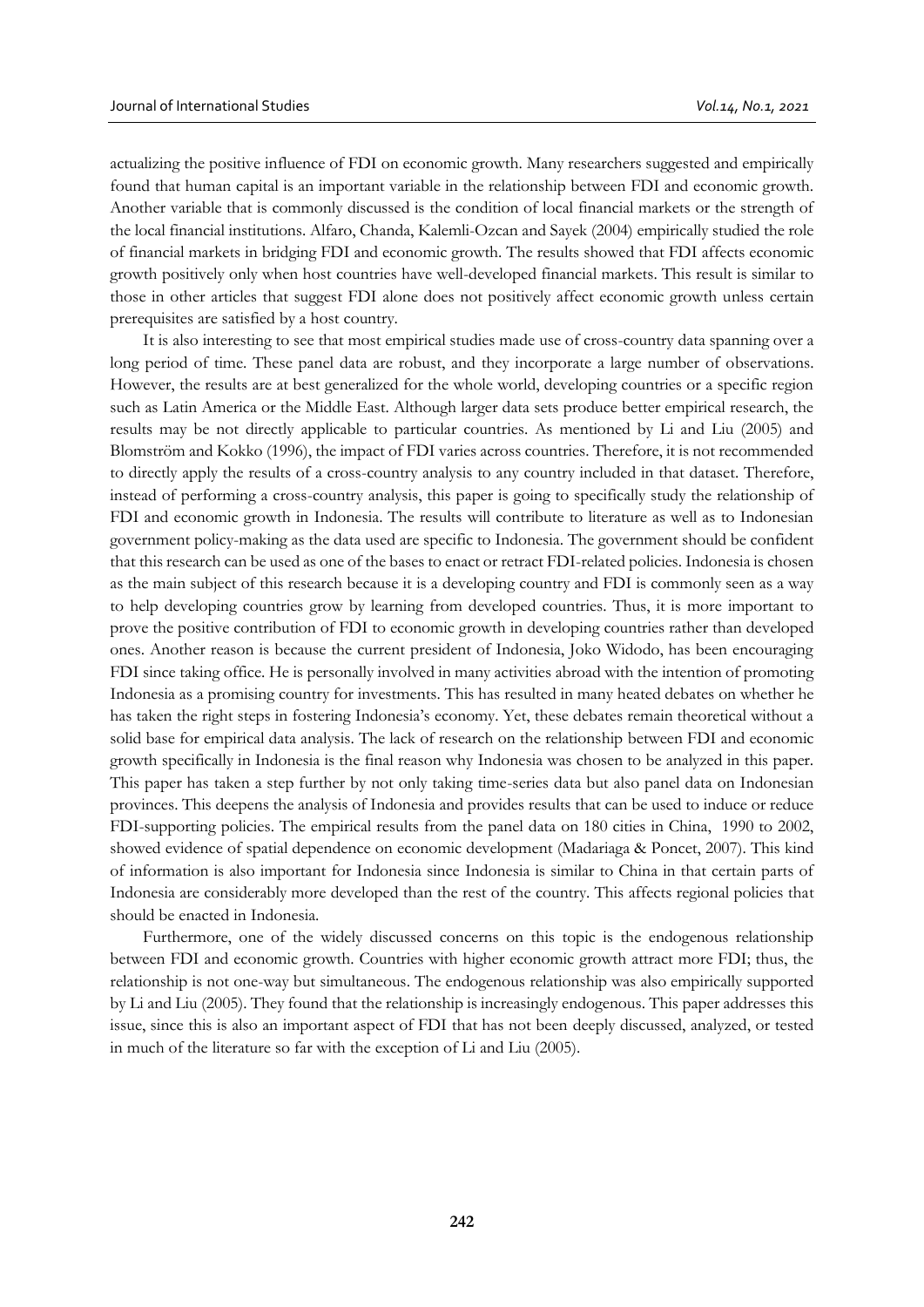## **2. LITERATURE REVIEW**

One of the main variables in this paper is FDI. The definition of FDI and the theories behind the existence of FDI is first explained. Then, the relationship between FDI and economic growth is discussed. Much of the literature suggests that FDI has a positive influence on economic growth as long as several absorptive capacities are present. Several of these factors are also discussed. Last but not least, the endogeneity problem surrounding this relationship is discussed.

## **2.1. Foreign direct investment**

Since FDI has been a hot-button issue for decades, well-established organizations have drawn up their consensus on the definition of FDI. The benchmark definition of FDI published by the Organisation for Economic Co-operation and Development (OECD) in 2008 stated that FDI is the objective of establishing a lasting interest by a resident enterprise in one economy, direct investor, in an enterprise, direct investment enterprise, that is resident in an economy other than that of the direct investor. Moreover, it is indicated that the relationship should be long-term and that there should be a significant degree of influence on the enterprise management. The evidence should be direct or indirect ownership of 10% or more of the voting power (OECD, 2008). This definition is widely acknowledged as it is aligned with the definition given by the International Monetary Fund (IMF) in its Balance of Payments Manual. The two definitions are acknowledged worldwide by all parties including academics.

Many researchers have tried to establish theories or models behind the growing evidence of FDI. After international trade came into the picture, FDI began to grab the attention of more and more people. The rise of multinational companies building their factories abroad and maintaining long-term investments led academics to wonder about the reasons behind this phenomenon. Numerous theories have developed over time. Some literature has categorized these into theories that assume perfect markets and theories that assume imperfect markets (Moosa, 2002; Nayak & Choudhury, 2014; Agarwal, 1980; Lizondo, 1991). However, the classifications of FDI theories based on the assumption of the nature of markets are sometimes overlapping (Moosa, 2002). Some researchers categorized FDI into macroeconomic FDI theories and microeconomic FDI theories (Makoni, 2015; Denisia, 2010). Among many theories in the field of FDI, there are four commonly discussed theories, which are: product life cycle; internalization theory; capital market theory and the most widely discussed theory, the eclectic paradigm.

### **2.2. Relationship between FDI and economic growth**

As previously mentioned, FDI has been comprehensively studied, but there are conflicting views regarding FDI and its relationship with economic growth. These results are discussed in detail in this section. There are several reasons behind the view that FDI contributes positively to economic growth. One of the theories which supports FDI is the new growth theory. This is because the new growth theory stresses the importance of technology, productivity, and efficiency in order to encourage growth (Ewe-Ghee, 2001). This leads to the reasons why FDI can induce economic growth. Some of the widely-known reasons are technology spillover, knowledge spillover and crowding in effect. Technology spillover is often discussed and studied in the literature of FDI since it is seen as an important way for FDI to bolster economic growth. As mentioned before, the new growth theory also points out the significance of technology for growth. FDI is viewed as a medium to transfer more advanced technology from developed countries to developing countries. By transferring high-end technology, foreign firms help increase the efficiency and productivity of domestic firms. Increased efficiency and productivity will then make the whole economy grows. These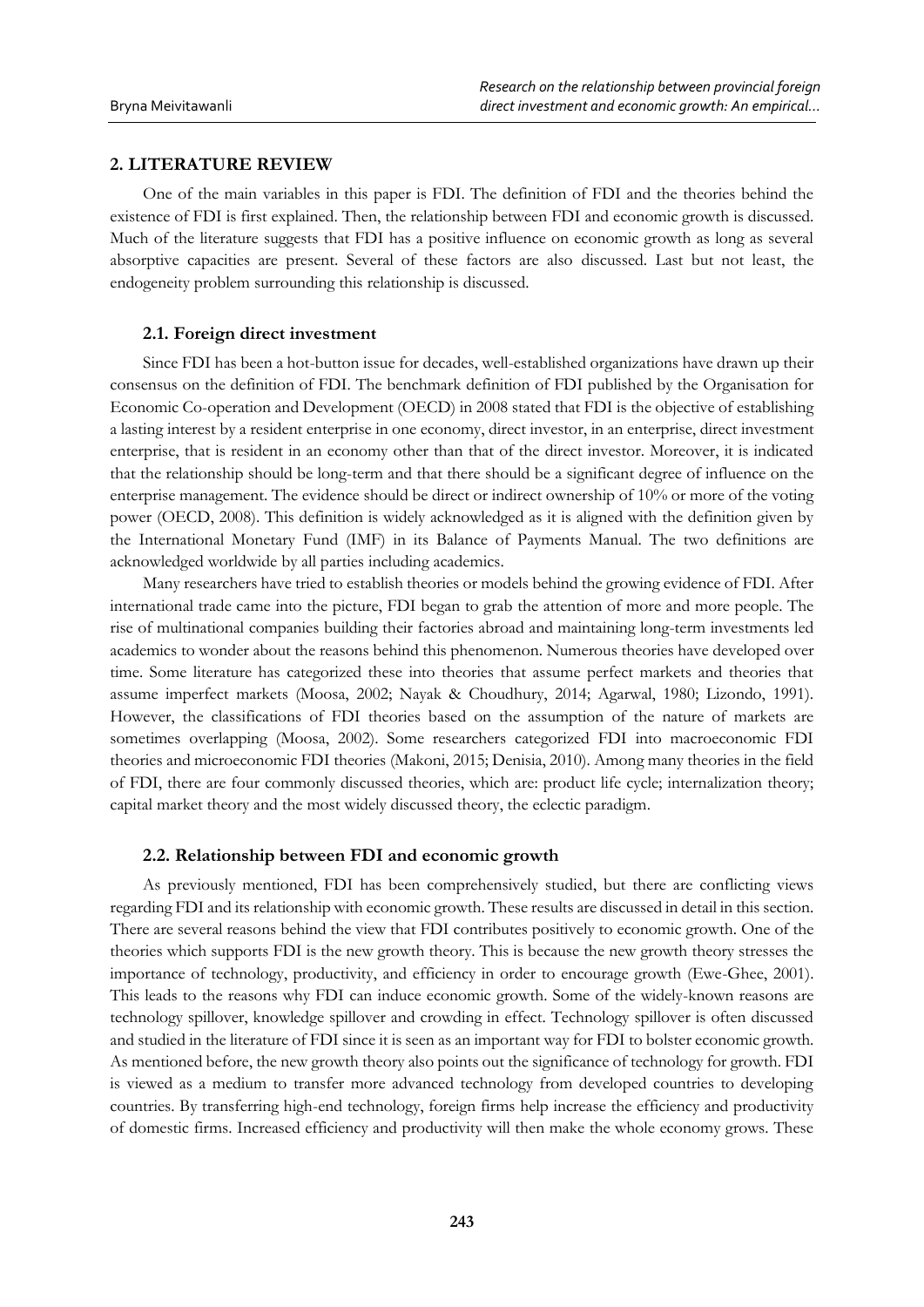arguments are supported by empirical research that established the existence of technology spillover from FDI (Branstetter, 2006; Behera, Dua & Goldar, 2012; Cheung & Lin, 2004; Liu, 2002).

Moreover, foreign firms do not only cause technology spillover but also knowledge spillover. Knowledge does not necessarily mean technical know-how but can also include managerial techniques and strategic input. This kind of soft knowledge is crucial for domestic firms. Problems that local firms face might not only lie on limited technology but also lack of managerial skills. Some ways knowledge can be transferred are similar to how technology spills over. It can be transferred through communication with local suppliers as well as simply being in the area as local firms observe the way foreign firms manage their companies and employees. FDI also creates what is known as the 'crowding in effect'. This effect has been extensively discussed in the past; however, there is also a controversy of whether FDI causes crowding in effect or the opposite, the 'crowding out effect'. Crowding in effect is when FDI increases domestic investment; thus, it increases the total amount of investment in the host country. Borensztein, De Gregorio, and Lee (1998) supported the existence of crowding in effect, though their empirical result was not very robust.

Apart from the theoretical benefits of FDI, there is much empirical research that has posited a positive effect of FDI on economic growth. Ridzuan, Ismail, and Che Hamat (2017) found a positive effect of FDI on economic growth in Singapore. The data spanned over four decades from 1970 to 2013. More recent support came from Sothan and Zhang (2017) who demonstrated that FDI had a growth impact in Cambodia. The study covered a time period of over three decades from 1980 to 2014. Support for FDI also came from Qatar according to a time series study for exactly two decades (1990 to 2010). The result showed that inward FDI and economic growth had a long-term interaction (Almfraji, Almsafir & Yao, 2014). Much of the literature arrived at the same conclusion; however, the positive relationship between FDI and economic growth is far from certain. There are also negative implications that FDI might cause. It is possible that FDI simply has no effect or insignificant effect on economic growth. The naysayers of FDI normally come from empirical research that did not find any significant effect of FDI on economic growth. There is also literature which found negative effects brought by FDI such as the crowding out effect.

Lin (2002) believed that the crowding out effect could happen in China. However, this reason was not empirically supported as Cheung and Lin (2004) did not support the existence of this effect in China. They suggested that the crowding out effect might be present in China, but it is not significant, nor is it overshadowed by the positive effect of FDI. This effect is discussed in terms of innovation and not economic growth, but the new growth theory includes technological aspect, therefore the innovation rate has an indirect relationship with economic growth and therefore should be taken into account. Zekarias (2016) also did not find evidence of the crowding out effect in Eastern Africa. However, data from the United Kingdom suggested that the crowding out effect of FDI on domestic firms might exist in the short run since there was evidence of negative effect of inward FDI on productivity growth of domestic firms (Driffield, 2004). Another result showed that inward FDI on average negatively affects productivity of the host industry when vertically related FDI is considered, together with focal industry FDI in the US (Chung, 1998).

Although FDI has been seen as a way to encourage economic growth, many empirical studies do not support this view. Saqib, Masnoon, and Rafique (2013) even found that FDI negatively affects economic growth in Pakistan. Moreover, evidence in Tunisia could not support the existence of FDI growth effect based on a study covering 38 years from 1970 to 2008 (Belloumi, 2014). Evidence from China also showed similar results where FDI's effect on economic growth was not significant based on time series data from 1985 to 2003 (Zhao & Du, 2007). A time series study in Serbia also showed that inward FDI did not significantly affect economic growth. The study covered a 12 year period from 2007 to 2018 (Vasa & Angeloska, 2020). Another similar result was found in Latin America based on panel data of 22 Latin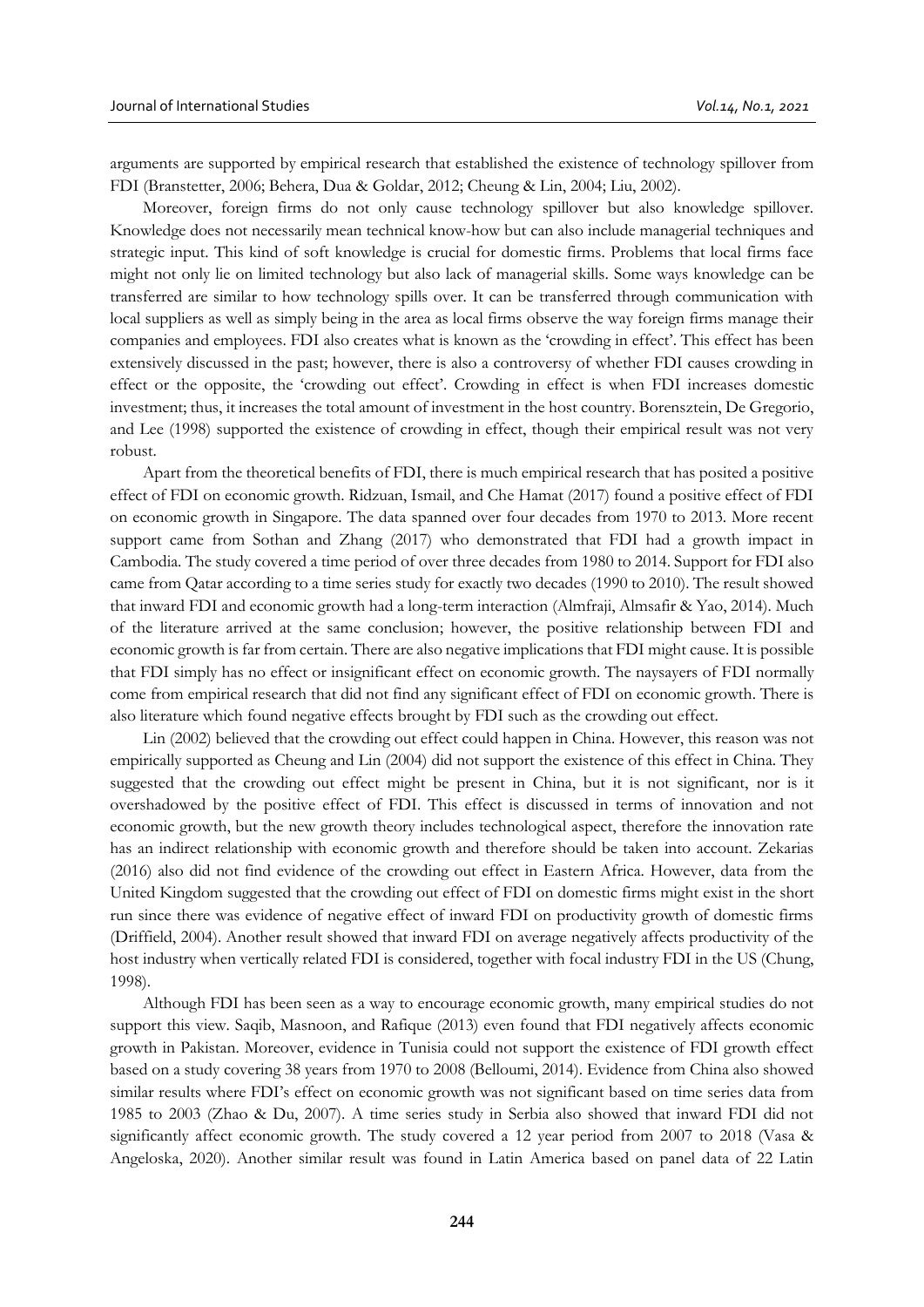American countries from 1980 to 2006. The results showed that the effect of FDI on economic growth is only marginal (Vadlamannati & Tamazian, 2009). There is also much literature that found no significant influence when FDI was studied independently. Nunnenkamp and Spatz (2003) found that FDI was positively related to economic growth only when the host country reached a certain level of development. This development was seen in terms of human capital and economic stability. The necessity of a minimum threshold shows that FDI does not always improve economic growth. Furthermore, Borensztein, et al. (1998), also empirically found that the effect of FDI on economic growth is dependent on the level of human capital of the host country. This dependency once again proved that FDI alone does not automatically increase economic growth.

Alfaro et al. (2004) stated that FDI alone has a rather ambiguous role in its relation to economic growth. It significantly affects economic growth in a positive manner when the host country has well-established financial markets. The authors even explicitly stated that FDI does not affect economic growth when analyzed individually. This result was supported by Azman-Saini, Law & Ahmad (2010) who found that the effect of FDI on economic growth only exists when the host country has exceeded a certain threshold of financial market development. They specifically mentioned that the effect of FDI on economic growth does not exist until then. Agbloyor et al. (2013) likewise found significant complementarities and feedback between FDI and the financial market in Africa which in turns lead to development of a domestic banking system. Carkovic and Levine (2002) stated that FDI does not bring about independent positive influence on economic growth. The research used two databases and accounted for an endogenous relationship, country specific characteristics, and lagged dependent variables in the regression that seemed to be lacking from previous literature. Thus, the results were valid and statistically sound. The results show no significant effect. Since many of the empirical results suggest the necessity of other growth driving factors in the equation of FDI and economic growth, these supporting variables are discussed next.

#### **2.3. Absorptive capacities**

There are many factors included in the equation of FDI and economic growth. These factors are sometimes included as control variables or as variables that support the positive relationship between FDI and economic growth. Many factors were mentioned in previous literature; this research is going to focus on the three most frequently discussed factors. These three are human capital, financial market development and trade openness. These three have received great attention in past papers. They are seen to be the determining factors in bringing the positive influence of FDI on economic growth.

A highly comprehensive paper by Iamsiraroj and Ulubaşoğlu (2015) found that the two main factors that affected the relationship between FDI and economic growth were financial markets and trade openness. While converse to what much literature have found, schooling or human capital were not significant factors. However, since human capital is one of the most supported factors in the literature, it is still going to be discussed further in this paper. Iamsiraroj and Ulubaşoğlu (2015) claimed that their research provides conclusive proof since they covered 140 countries over 39 years from 1970 to 2009. They also used an informed econometric analysis after considering 880 estimates in 108 published research articles.

Human capital has received fervent interest in the literature of FDI and economic growth. Many researchers found that the level of human capital in the host country is a crucial factor in establishing a positive relationship between FDI and human capital. Even in the literature that does not focus on human capital, they have found positive influences that human capital has brought upon FDI on economic growth. There is also literature that does not support the significance of human capital. However, the majority of the literature suggests that human capital is an important factor in the equation of FDI and economic growth. Borensztein, et al. (1998), empirically found that a certain level of human capital is necessary for the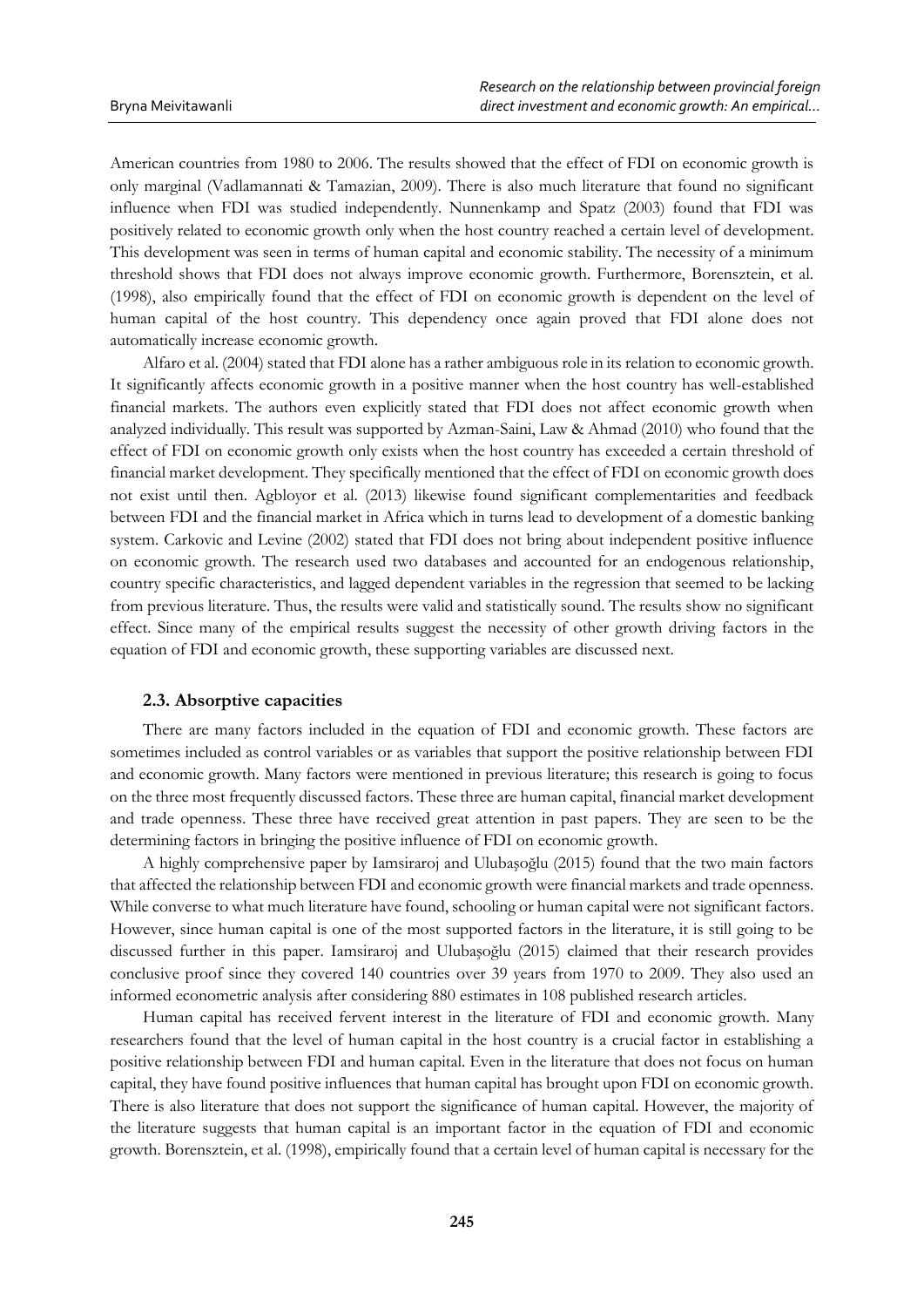host country in order to absorb the benefits of FDI. If this threshold is not achieved, FDI does not contribute to economic growth. This paper is a highly cited paper with robust statistical results. The research used a cross-country regression framework including 69 developing countries spanning from 1970 to 1989. Li and Liu (2005) also stressed the importance of human capital, though they did not state that it is a necessary condition to be met. They found that FDI and economic growth has a positive correlation and that human capital, along with technological capacity and economic development, are important factors that support the FDI absorption capability of the host countries. The authors also found an endogenous relationship between FDI and economic growth which will be discussed later. Similar findings were found by Bengoa Calvo and Sanchez-Robles (2003). Their research suggested that a certain level of human capital is needed along with economic stability and a liberalized market in order for FDI to be absorbed by the host country. Carkovic and Levine (2002) stated that the impact of FDI on economic growth does not depend on the degree of human capital. This empirical research also used cross-country data. These results also received support from Africa, where Gui-Diby (2014) found that the level of human capital did not limit the effect of FDI on economic growth. Last but not least, the aforementioned comprehensive literature by Iamsiraroj and Ulubaşoğlu (2015) also did not support the benefit of human capital. It can once again be seen that the literature did not conclude. Therefore, there is a need to analyze one specific country in order to be able to at least come to a solid conclusion for one single country. This is more practical as the results can be used to help a country rather than performing more cross-country analysis that will only contribute to the debate.

Similar to human capital, a sound financial market is seen to be the driver of FDI's positive influence on economic growth. There are four articles that specifically studied the effect of financial market development on the relationship of FDI and economic growth. There are also many papers that include financial market variable, although it is not the main focus of their research. As mentioned before, Alfaro et al. (2004) found no significant relationship between FDI and economic growth in the absence of a welldeveloped financial market. A strong financial market was proven to be a determining factor in nourishing the positive effect(s) of FDI on economic growth. The empirical research was robust with different financial market indicators and endogeneity issues. It was further supported by Alfaro et al. (2010). The empirical research found that FDI exerts a stronger positive effect on economic growth in countries with better financial markets compared with those with poor financial markets. However, unlike previous research which solely focused on financial market, this research proved the importance of other factors. These factors are human capital and the type of goods with regards to the local market (complementary or substitute). Nevertheless, the researchers also put financial markets as their main concern. Although similar to what Alfaro et al. (2004) and Alfaro et al. (2010) found, Azman-Saini et al. (2010) mentioned a certain threshold level of financial market development that the host country has to achieve in order to realize the benefits of FDI on economic growth. This research involved a large amount of data covering 91 countries over three decades from 1975 to 2005. The researchers also put financial market development as their main focus.

A recent piece of research by Iamsiraroj (2016) studied 124 cross-country data from 1971 to 2010 and determined that there is a positive relationship between FDI and economic growth. Moreover, there are three factors which are key determinants of FDI. Those three are labor force, trade openness and economic freedom. Much of the literature showed the importance of trade openness in absorbing the benefits of FDI. The most apparent example is the previously mentioned work by Iamsiraroj and Ulubaşoğlu (2015). In this paper they concluded that trade openness is one of the two crucial absorptive capacities. Thus, if the host country wants to acquire as many benefits as possible from FDI, the country should be open for trade. A well-known supporter of trade openness is a paper written by Balasubramanyam, Salisu, and Sapsford (1996). Their paper focused on trade policy regimes. They studied the effect of FDI on economic growth in developing countries which adopted export promoting (EP) or an import substituting (IS) strategy. The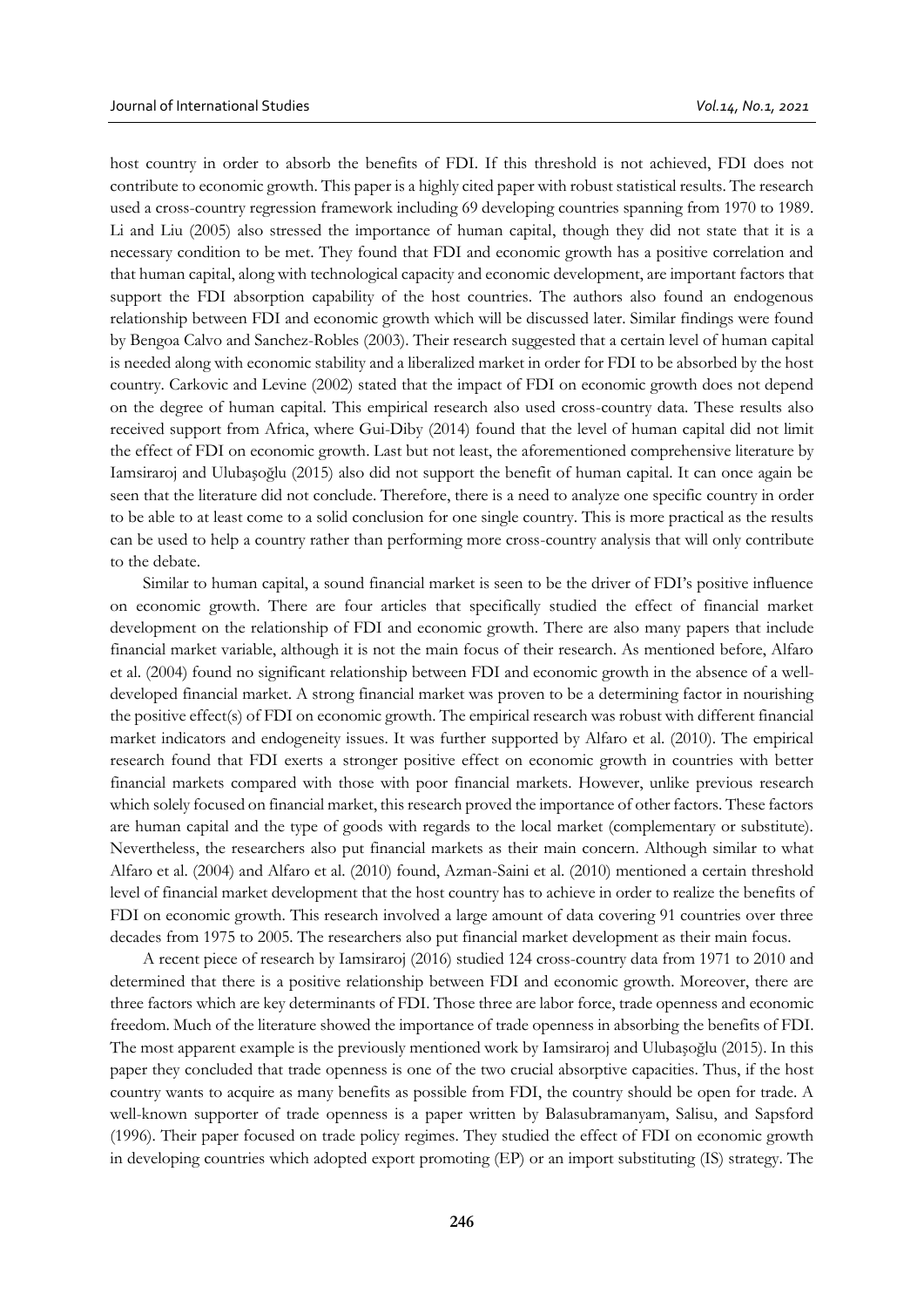research covered 46 developing countries. Their research highlighted the importance of trade openness in actualizing the positive effect of FDI. As usual, there were also conflicting results as to the role of trade openness in the FDI and economic growth nexus. Gbakou, Jallab, and Sandretto (2009) investigated the impact of FDI on economic growth in Middle Eastern and North African countries (MENA). Their empirical results found that the existence of FDI growth effect does not depend on the level of trade openness, instead it depends on macroeconomic stability.

### **2.4. Endogeneity problem**

The endogeneity problem has been discussed in much of the literature on the FDI growth nexus; some addressed this issue, while others did not. First of all, endogeneity can be defined as a correlation between the explanatory variables and the error term in a regression (Roberts & Whited, 2013). There are several causes of endogeneity problems. The first problem is due to omitted variables or variables that should be included in the vector of explanatory variables but are not. One of the reasons why some variables are omitted is because of data unavailability. Therefore, instead of being inserted as one of the explanatory variables, these variables are included as the error term instead. The problem happens when these omitted variables are correlated with the explanatory variables in the equation. This is one type of endogeneity problem which causes inferences to break down (Roberts & Whited, 2013).

Another cause of endogeneity is simultaneity. This is the kind of endogeneity problem which is frequently discussed in the literature of FDI and economic growth. It is when FDI affects economic growth but simultaneously countries with better economic growth also attract more FDI. This issue is specifically addressed by Li and Liu (2005) where they found that during the second part of their study period (1985 to 1999), the data showed a significant endogenous relationship. Thus, they used the 3SLS method. They also tested two separate equations, one in which economic growth acts as the dependent variable and another in which FDI acts as the dependent variable. Li and Liu (2005) is a rare study which focuses on the endogeneity problem. The other literature tends to simply address the endogeneity problem using lagged values of FDI (Borensztein, et al., 1998; Carkovic & Levine, 2002). The existence of this endogenous relationship is also supported by Samad (2009) who found evidence of a bidirectional short run causal link between FDI and GDP. The third possible cause of endogeneity problems is measurement error. The reason for this measurement error is the discrepancy between the true variable of interest and the proxy (Roberts & Whited, 2013). There are also several causes of these discrepancies; examples are human error and conceptual differences between the chosen proxies and the actual variable. These measurement errors can happen both to dependent as well as independent variables (Roberts & Whited, 2013). There are many ways researchers have addressed this endogeneity problem. As mentioned before, a common way is to use the lagged values of FDI. However, research by Li and Liu (2005) paid much closer attention to the existence of an endogenous relationship between FDI and economic growth. They tackled the issue using deeper analysis and put the focus of their research on this endogenous relationship. They specifically focused on the second cause of endogeneity problem, which is simultaneity. This paper also pays close attention to the endogeneity problem and addresses the issue by using system GMM.

## **3. METHODOLOGY**

There are two methodologies used in this research. The first is a random/fixed effects model. There are three assumptions that should be met in the random effects model; the first is the assumption that the individual-specific effect is a random variable which is not correlated with the explanatory variables for all time periods (past, current, and future) of the same individual. The second assumption is that the individualspecific effect has constant variance. Last but not least, it assumes that the regressors are not perfectly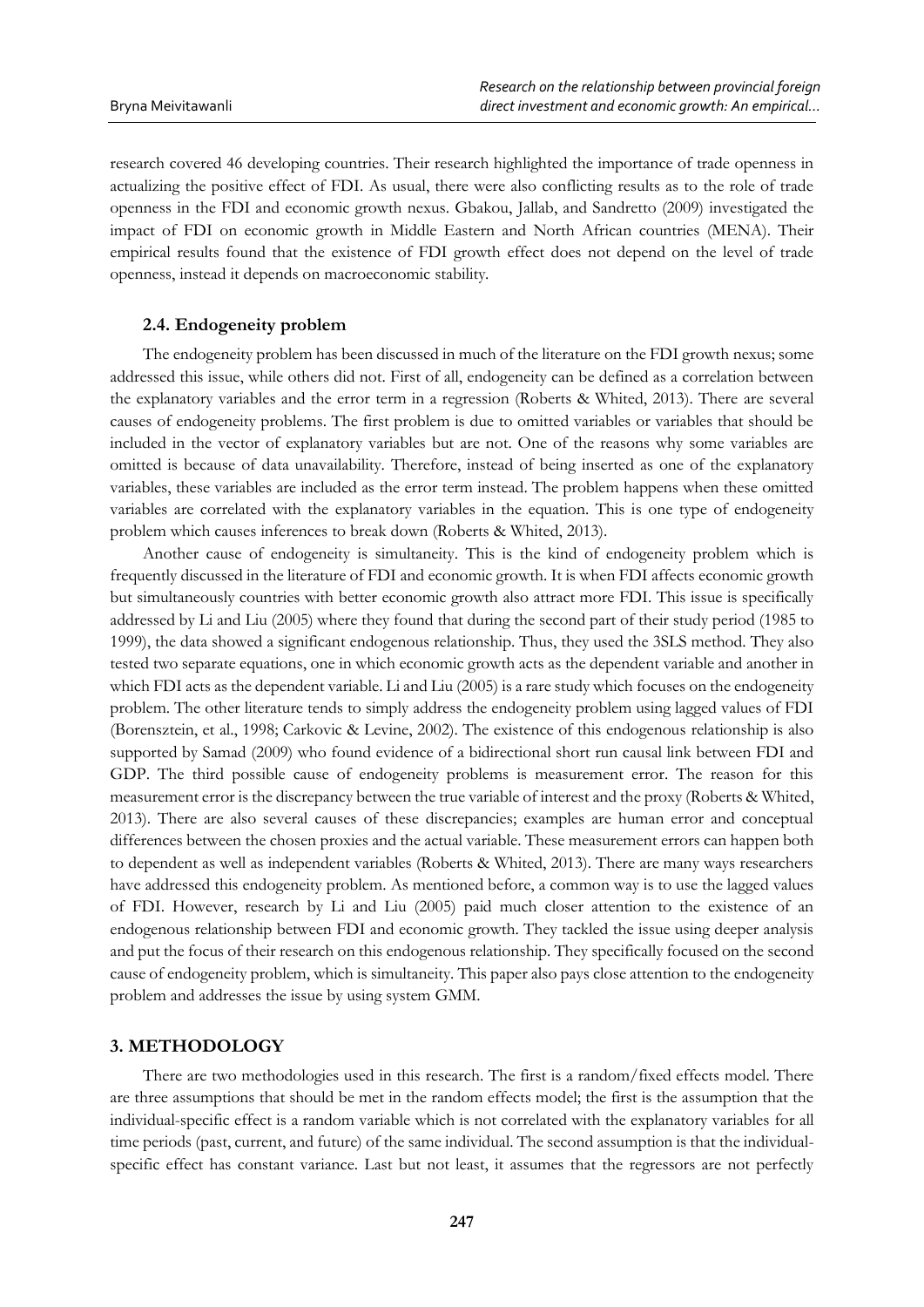collinear including a constant and that all regressors except for the constant have non-zero variance and not too many extreme values (Schmidheiny, 2016). The fixed effects model eliminates some of the assumptions required by the random effects model. The first and second assumptions of random effects model are not needed in a fixed effects model. A fixed effects model assumes that the time-varying explanatory variables are not perfectly collinear and that they have non-zero within-variance as well as not too many extreme values (Schmidheiny, 2016). These two models are used because pooled OLS does not take panel structure of the data into account. The test that can be taken to see which estimator is more suitable is the Hausman test. However, these estimators are not without flaws. Therefore, a GMM estimator is also used in this research.

Generalized method of moments (GMM) is a statistical method which combines observed economic data with the information in population moment conditions to produce estimates of the unknown parameters of the economic model (Zsohar, 2012). This method has been used in FDI analyses before. GMM is tailored to the type of information used in economic models. It was introduced by Hansen and Singleton (1982) in a well-known article which has been cited by thousands of researchers over the years. GMM can be applied to time-series data, cross-sectional data and panel data. It is especially suitable to run data that has shorter time periods and more cross-sections. This is the case with the dataset used in this research as there are more than 20 provinces observed over a ten year period. The minimum time span for GMM estimation is five years (Meo, 2016); therefore, GMM can be used in this research. There are also several problems that GMM deals with. This sets it apart from other estimation methods. The first is that GMM eliminates serial correlation; it also eliminates heteroscedasticity, and it tackles the endogeneity problem. However, GMM also has some limitations. First, it does not take cross-sectional dependency and structural break into account. Moreover, it is not efficient for panel data with long time series (Meo, 2016). In the case of panel data, two GMM are normally used in empirical research. These two are difference GMM and system GMM. Both of these estimators have several assumptions. As these estimators are directed to deal with panel data, there are possibly arbitrarily distributed fixed individual effects. Moreover, GMM is also known as a dynamic panel data model, therefore the process may be dynamic. The meaning of dynamic in this case is that past figures might influence the current value of the dependent variable. The next assumption is that the explanatory variables might be endogenous. The method also allows for heteroscedasticity and serial correlation. GMM also assumes that the idiosyncratic disturbances are not correlated between individuals (Roodman, 2006).

Based on these assumptions, it can be seen that GMM is quite powerful as it does not require assumptions that have to be satisfied in the previously discussed methods. Apart from those assumptions, GMM also allow some regressors to not be strictly exogenous, which means that it can be affected by past figures. Furthermore, GMM does not require long time series. Lastly, it allows for internal instruments such as lags of the instrumented variables (Roodman, 2006). Difference GMM was developed by Arellano and Bond in 1991. Difference GMM counters the issue of endogeneity by removing fixed effects, normally by applying the first difference transformation. However, this makes gaps in unbalanced panels larger (Meo, 2016). As there are certain limitations of difference GMM, in 1995, Arrelano and Bover developed system GMM, which was revised by Blundell and Bond in 1998 to become the system GMM used nowadays.

An important part of GMM is the existence of instrumental variables. These variables act as an agent to solve the endogeneity problem. Since it is difficult to find external instrumental variables, as previously mentioned, GMM allows for internal instrumental variables. The word internal in this case means that the instruments used are drawn from existing datasets. Lagged values of the endogenous variables are normally used as instrumental variables in this case. The minimum lag is 2 and it can extend to deeper lags. There are two requirements of a good instrumental variable. The first is that it must correlate with the included endogenous variables and second, it should be orthogonal to the error process (Baum, Schaffer & Stillman,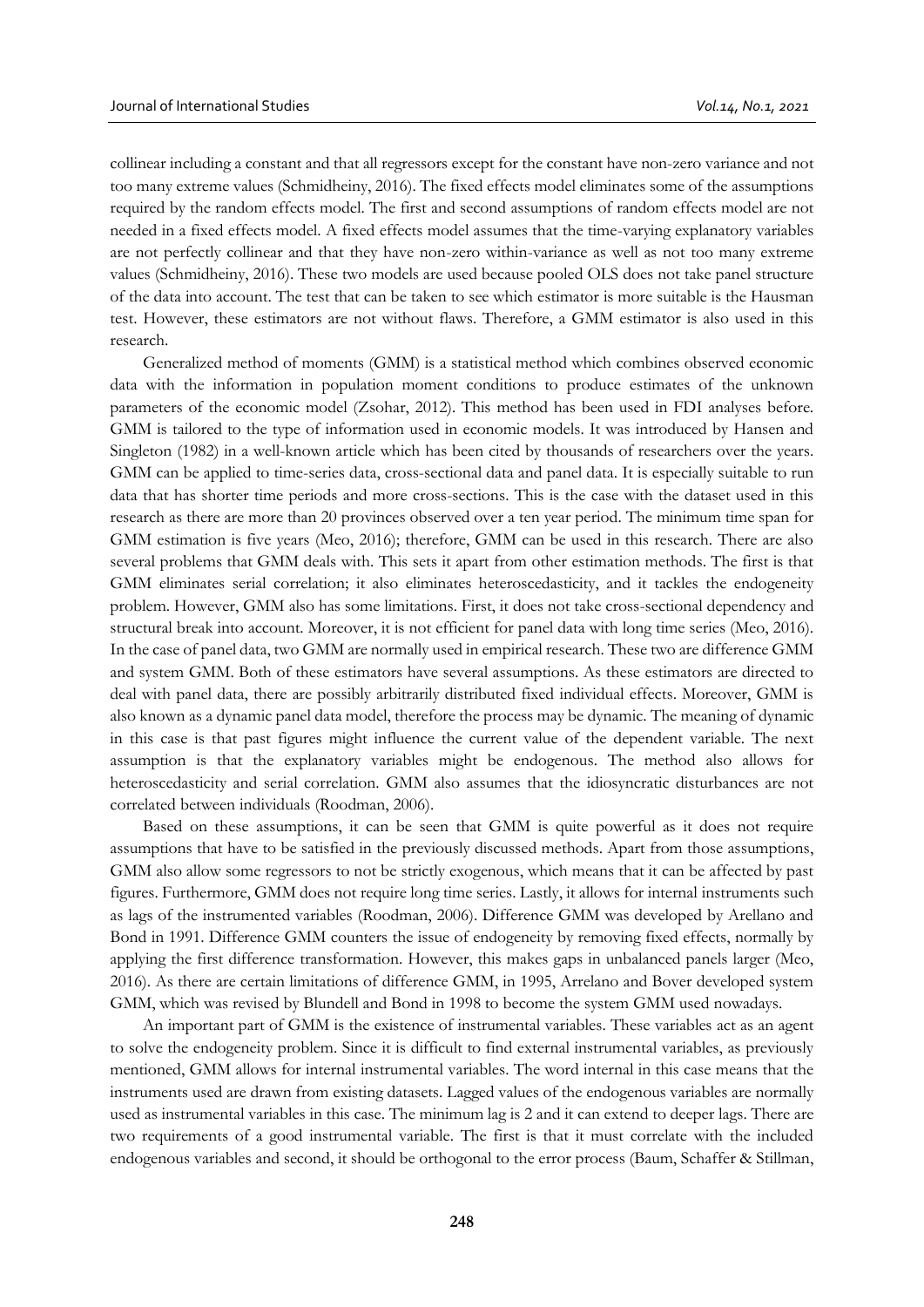2003). In another words, it is important for the instrumental variable to be exogenous (Roodman, 2006). There are certain tests that can be taken to ensure that the instrumental variables are valid. When the instrumental variables used are valid, GMM estimations should be efficient especially in tackling the endogeneity issue. One of the tests to make sure that the instrumental variables are exogenous is the Hansen test for overidentifying restrictions (Hansen, 1982). This test is the minimized value for an efficient GMM estimator. This test is similar to the Sargan test (Sargan, 1958) and these two tests are consistent in nonrobust GMM. However, the Sargan test becomes inconsistent in robust one-step GMM, while the Hansen test stays consistent in two-step GMM (Roodman, 2006). Therefore, the Hansen test is going to be the focus in this research, but test results of these two are both reported. Furthermore, there is also an autocorrelation test called Arrelano-Bond test for AR(1) and AR(2) in first differences that should also be satisfied. There are several statistical software packages that can perform GMM, however STATA is used in this research as it can perform system GMM. The calculation is done by using the xtabond2 syntax which was written by Roodman in 2006. This command also generates Sargan, Hansen, Arrelano-Bond AR(1) and AR(2) tests. The null hypotheses of all of these tests are desirable. Therefore, the higher p-value results of these tests the better. Higher p-value indicates that the null hypothesis has failed to be rejected. This shows that the estimations are valid.

This research requires a large amount of secondary data. The data are collected from established statistical reports. The most important source of data is the Indonesian government statistical bureau called *Badan Pusat Statistik* (*BPS*). This is the official bureau which collects statistical data on many aspects of Indonesia. Data on FDI and investment are taken from Indonesia's Investment Coordinating Board (*Badan Koordinasi Penanaman Modal*). Data on financial market development is taken from Indonesia's financial services authority (*Otoritas Jasa Keuangan*); this data used to be published by Indonesia's central bank before taken over by the financial services authority. The summary of data sources is shown in table 1.

Table 1

| Data sources of variables           |                                                        |  |  |  |
|-------------------------------------|--------------------------------------------------------|--|--|--|
| Variables                           | Data Sources                                           |  |  |  |
| <b>Economic Growth</b>              | Central Bureau of Statistics (BPS)                     |  |  |  |
| <b>Foreign Direct Investment</b>    | Investment Coordinating Board (BKPM)                   |  |  |  |
| <b>GDP</b>                          | Central Bureau of Statistics (BPS)                     |  |  |  |
| Population                          | Central Bureau of Statistics (BPS)                     |  |  |  |
| Human Capital                       | Central Bureau of Statistics (BPS)                     |  |  |  |
| Investment                          | Investment Coordinating Board (BKPM)                   |  |  |  |
| <b>Financial Market Development</b> | Financial Services Authority (OJK) & Central Bank (BI) |  |  |  |
| <b>Trade Openness</b>               | Central Bureau of Statistics (Computation)             |  |  |  |
| Infrastructure                      | Central Bureau of Statistics (BPS)                     |  |  |  |

*Source*: Authors' results.

# **4. EMPIRICAL RESULTS AND DISCUSSION**

Five models are proposed in this paper. These five models are tested using two methodologies that have been discussed before. The five models are listed below.

$$
g_{i,t} = \beta_0 + \beta_1 l n y i, 0 + \beta 2 P O P_{i,t} + \beta 3 H C_{i,t} + \beta 4 I N V_{i,t} + \beta 5 F D I_{i,t} + B X_{i,t} + e \tag{1}
$$

This equation is taken from Li and Liu (2005), who in turn adopted this specification from Barro and Lee (1993) as this equation has been empirically tested before. FDI represents inward FDI, g represents economic growth, HC represents human capital, FIN represents financial market development and e represents the error term. yi,0 is the real GDP per capita in the beginning (2007), POP represents the population growth and INV represents the investment ratio. X includes many other variables that are also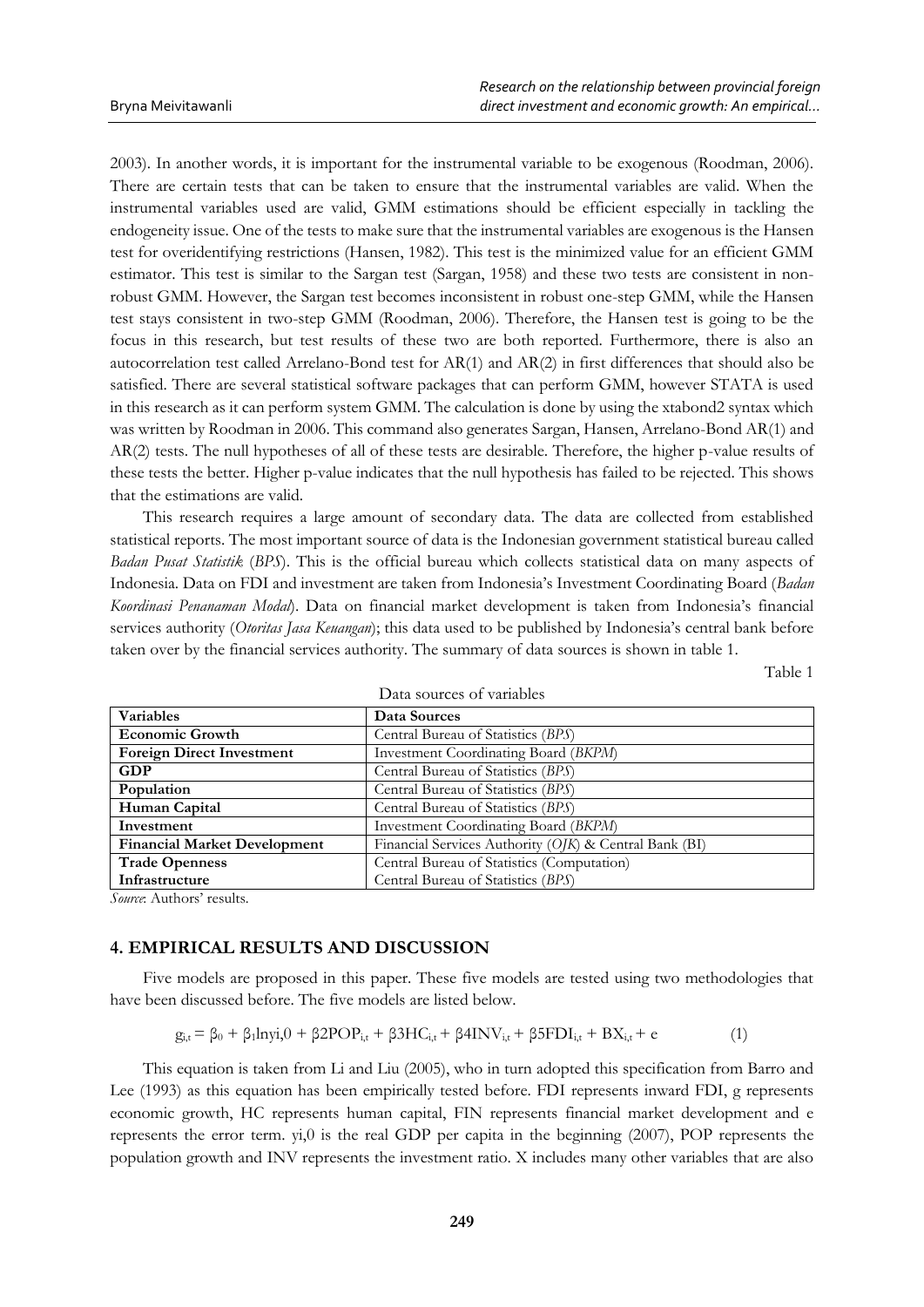considered as determinants of growth such as infrastructure. β is used to represent the coefficient. Since the type of data that is used in this analysis is panel data, therefore there are two subscripts for each of the variables. The first subscript, i indicates the cross-section data, in this case each province. The second subscript, t represents the time series data, in this case is the year of observation that is included in the analysis.

$$
g_{i,t} = \beta_0 + \beta_1 \ln_{y_i,0} + \beta_2 \text{HC}_{i,t} + \beta_3 \text{FDI}_{i,t} + \beta_4 (\text{FDI}_{i,t} \times \text{HC}_{i,0}) + \text{BX}_{i,t} + e \tag{2}
$$

As the first proposed absorptive capacity, the interaction form of FDI and human capital is included in this hypothesis. In order to simplify the equation, population and investment are included in the X variable since these two are not the main focus of this research. In this equation, the notations stand for the variables which have been introduced in the previous hypothesis.

$$
g_{i,t} = \beta_0 + \beta_1 ln_{yi,0} + \beta_2 HC_{i,t} + \beta_3 FIN_{i,t} + \beta_4 FDI_{i,t} + \beta_5 (FDI_{i,t} \times FIN_{i,0}) + BX_{i,t} + e
$$
 (3)

In the third hypothesis, the financial market indicator is introduced. Although financial market development was not in the original equation, the increasing attention drawn on the role of financial market in the relationship between FDI and economic growth validates its inclusion in the equation. This equation is similar to an equation which was empirically tested before by Alfaro et al. (2004). The notations once again described the variables that have been explained in the previous hypotheses.

 $g_{it} = \beta_0 + \beta_1 \ln_{vi} + \beta_2 HC_{it} + \beta_3 TRADE_{it} + \beta_4 FDI_{it} + \beta_5 (FDI_{it} \times TRADE_{i0}) + BX_{it} + e$  (4)

Another new variable is introduced into the model, which is trade openness. As was extensively discussed in the literature review, there are three variables which are seen as influential in the FDI economic growth nexus. TRADEi,t represents the variable of trade openness.

 $g_{i,t} = \beta_0 + \beta_1 \ln_{y_i,0} + \beta_2 \text{HC}_{i,t} + \beta_3 \text{FIN}_{i,t} + \beta_4 \text{TRADE}_{i,t} + \beta_5 (\text{FDI}_{i,t} \times \text{HC}_{i,t}) + \beta_6 (\text{FDI}_{i,t} \times \text{FIN}_{i,t}) + \beta_7 (\text{FDI}_{i,t} \times \text{FDI}_{i,t})$  $TRADE_{i,t}$  +  $BX_{i,t}$  + e

The combined effect of all of the variables including the interaction terms of the three main supporting variables with FDI should also be tested to see whether there are any differences between the results of this equation and the previous ones. All of these variables have been introduced before; thus, no further clarifications on the notations are needed. Before going into the results of the two methodologies, a correlation matrix is shown in table 2 below. In the correlation matrix, it can be seen that all of the values shown are below 0.7. It shows that there is no problem of multicollinearity in the dataset (Dormann et al., 2013). Therefore, this dataset can be used for further analysis.

Table 2

|                    |               | $\overline{\phantom{a}}$ |               |             |             |             |             |             |             |              |
|--------------------|---------------|--------------------------|---------------|-------------|-------------|-------------|-------------|-------------|-------------|--------------|
|                    |               |                          |               |             |             |             |             |             |             | Table        |
| Correlation matrix |               |                          |               |             |             |             |             |             |             |              |
|                    |               | G                        | <b>FDIGDP</b> | LNY         | <b>POP</b>  | НC          | <b>INV</b>  | <b>FIN</b>  | <b>INF</b>  | <b>TRADE</b> |
|                    | G             | 1.000000                 | 0.011641      | $-0.229451$ | $-0.310469$ | $-0.019704$ | $-0.015411$ | 0.137452    | 0.037828    | $-0.035238$  |
|                    | <b>FDIGDP</b> | 0.011641                 | 1.000000      | $-0.025201$ | 0.052231    | $-0.062286$ | 0.156158    | 0.032933    | $-0.047914$ | 0.001159     |
|                    | LNY           | $-0.229451$              | $-0.025201$   | 1.000000    | 0.307432    | 0.182333    | 0.010671    | 0.198195    | 0.485254    | 0.047675     |
|                    | <b>POP</b>    | $-0.310469$              | 0.052231      | 0.307432    | 1.000000    | $-0.254476$ | $-0.125950$ | $-0.301048$ | 0.056224    | 0.008402     |
|                    | НC            | $-0.019704$              | $-0.062286$   | 0.182333    | $-0.254476$ | 1.000000    | 0.113943    | 0.190221    | 0.006758    | $-0.306942$  |
|                    | <b>INV</b>    | $-0.015411$              | 0.156158      | 0.010671    | $-0.125950$ | 0.113943    | 1.000000    | $-0.034956$ | $-0.150161$ | 0.112987     |
|                    | <b>FIN</b>    | 0.137452                 | 0.032933      | 0.198195    | $-0.301048$ | 0.190221    | $-0.034956$ | 1.000000    | 0.628162    | 0.211575     |
|                    | INF           | 0.037828                 | $-0.047914$   | 0.485254    | 0.056224    | 0.006758    | $-0.150161$ | 0.628162    | 1.000000    | 0.268315     |
|                    | <b>TRADE</b>  | $-0.035238$              | 0.001159      | 0.047675    | 0.008402    | $-0.306942$ | 0.112987    | 0.211575    | 0.268315    | 1.000000     |
|                    |               |                          |               |             |             |             |             |             |             |              |

*Source*: Authors' results.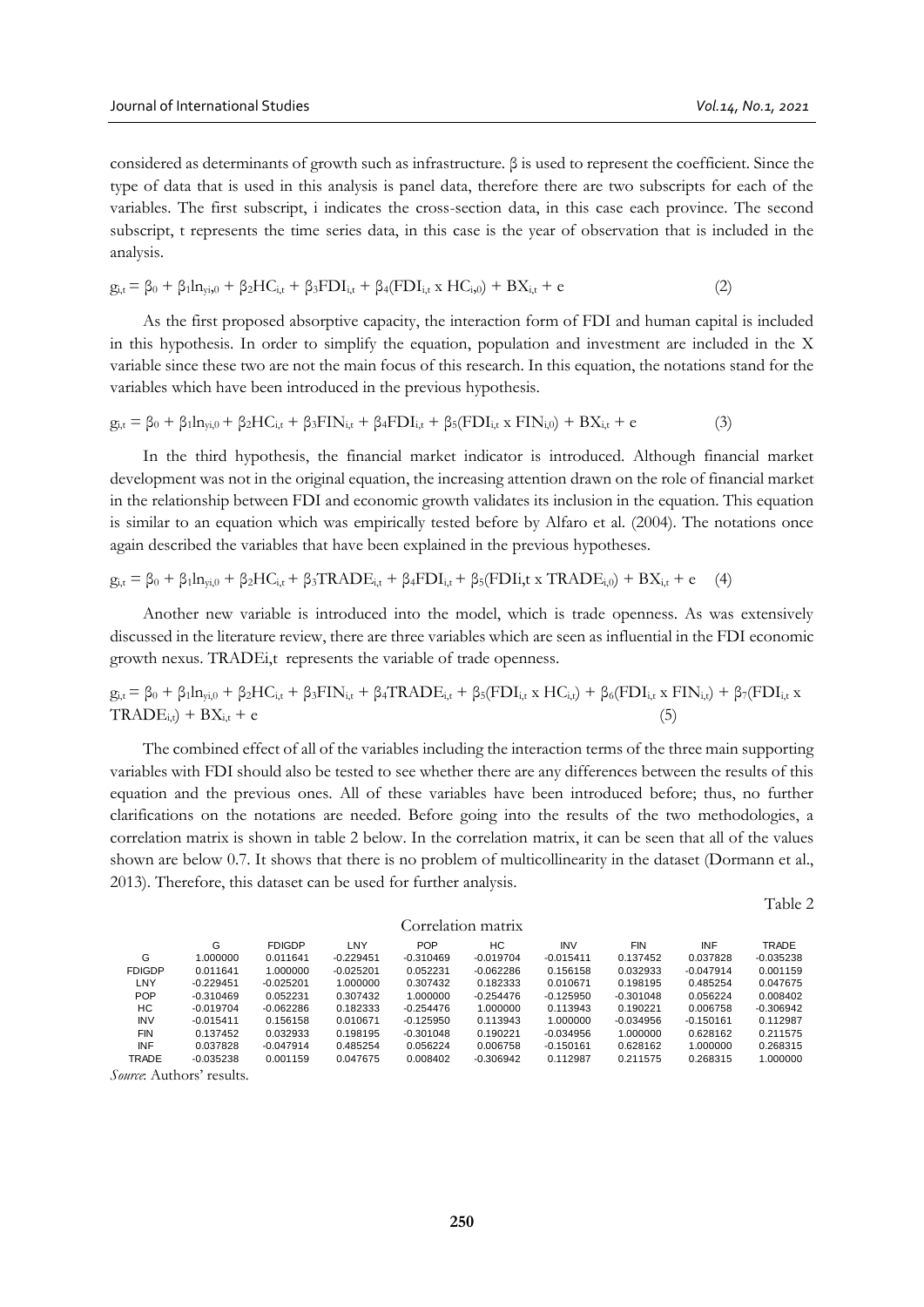## **4.1. Fixed/Random effects model**

Both random effects and fixed effects are run for every model before performing a Hausman test. A Hausman test indicates which model is more suitable. Random or fixed effects models are shown next depending on the result of Hausman test. The results of Hausman test show that the random effects model is appropriate for all hypotheses. The p-value of the Hausman tests are 0.3550, 0.3963, 0.3724, 0.6832 and 0.2047 for models 1, 2, 3, 4, and 5, respectively. The p-values are all above 5% suggesting that the null hypotheses are all accepted. Therefore, the reported results in this paper are the random effects model for all hypotheses as shown in table 3.

Since most of the data are ratios, thus their values are relatively small. Therefore, the natural log value of GDP per capita is used instead of the nominal value in order to lessen the difference in value. The number of observation and probability of the random effects model for each hypothesis is also reported in table 3 below. It can be seen that the number of observation for hypotheses 4 and 5 are different due to the inclusion of trade openness variable that is only available for 23 out of 33 provinces. It can also be seen from the table that all p-values of the five models are below 5% suggesting that all models are significant. The standard errors are all robust to heteroscedasticity. Based on the results in table 3, FDI does significantly affect economic growth in equation 2 only and it is highly significant at a 1% confidence level. However, it shows no significant results in any of the other equations. The most interesting part of this result is that the coefficient is not positive but negative. This significant negative effect of FDI on economic growth is very surprising and has harmful consequences. A possible explanation of this is the occurrence of the crowding out effect where foreign investment reduces the total investment in the country as it reduced domestic investment due to tight competition. Negative coefficients are observed in many equations, although most of them suggest that FDI is not significant. Much of the literature suggests that the effect of FDI in the growth equation is only marginal depending on the situations (Belloumi, 2014; Zhao & Du, 2007; Carkovic & Levine, 2002; Alfaro, 2003; Kholdy & Sohrabian, 2005; Johansson, 2015). In this case, the introduction of human capital might render the negative influence of FDI valid as a low level of human capital might harm the economy when combined with inward FDI as the local companies are not competent enough to compete with the foreigners, resulting in a crowding out effect that slows down the economy. The natural log of initial GDP shows significant results in all equations although it is significant at a different confidence level. Most of the results show significance at the 1% confidence level. Similar to FDI, the coefficients are all negative. It shows that the lower the initial GDP, the faster the economy grows which is expected. This result is similar to previous research (Borensztein et al., 1998; Wang, 2003; Li & Liu, 2005). Just like the natural log of GDP, population shows a negative significant effect on economic growth in all equations. Furthermore, the results are significant at a 1% confidence level. This is expected since the faster the population grows, the slower the economy grows as economic growth is proxied by real GDP per capita. This result also receives support from past literature (Azman-Saini, et al., 2010; Su & Liu, 2016; Albatel, 2005; Ali, 2015).

The results for human capital are quite similar to the results of FDI. It is significant in equation 2 and 5 and its coefficients are all negative. This is rather surprising since many studies suggested that human capital affects economic growth in a positive manner. However, this result is supported by a study conducted in the European Union where countries, especially those focused on agriculture showed a negative effect of human capital on economic growth (Čadil, Petkovová & Blatná, 2014). As mentioned in their paper, several possible explanations include the shift of people with higher education to other regions and the possibility of a change in demand, which in turn slows down growth. Another possible reason is a problem with the indicator used to proxy for human capital. There have been several articles that pointed out the importance of quality instead of quantity in education. A higher level of education does not mean an increased level of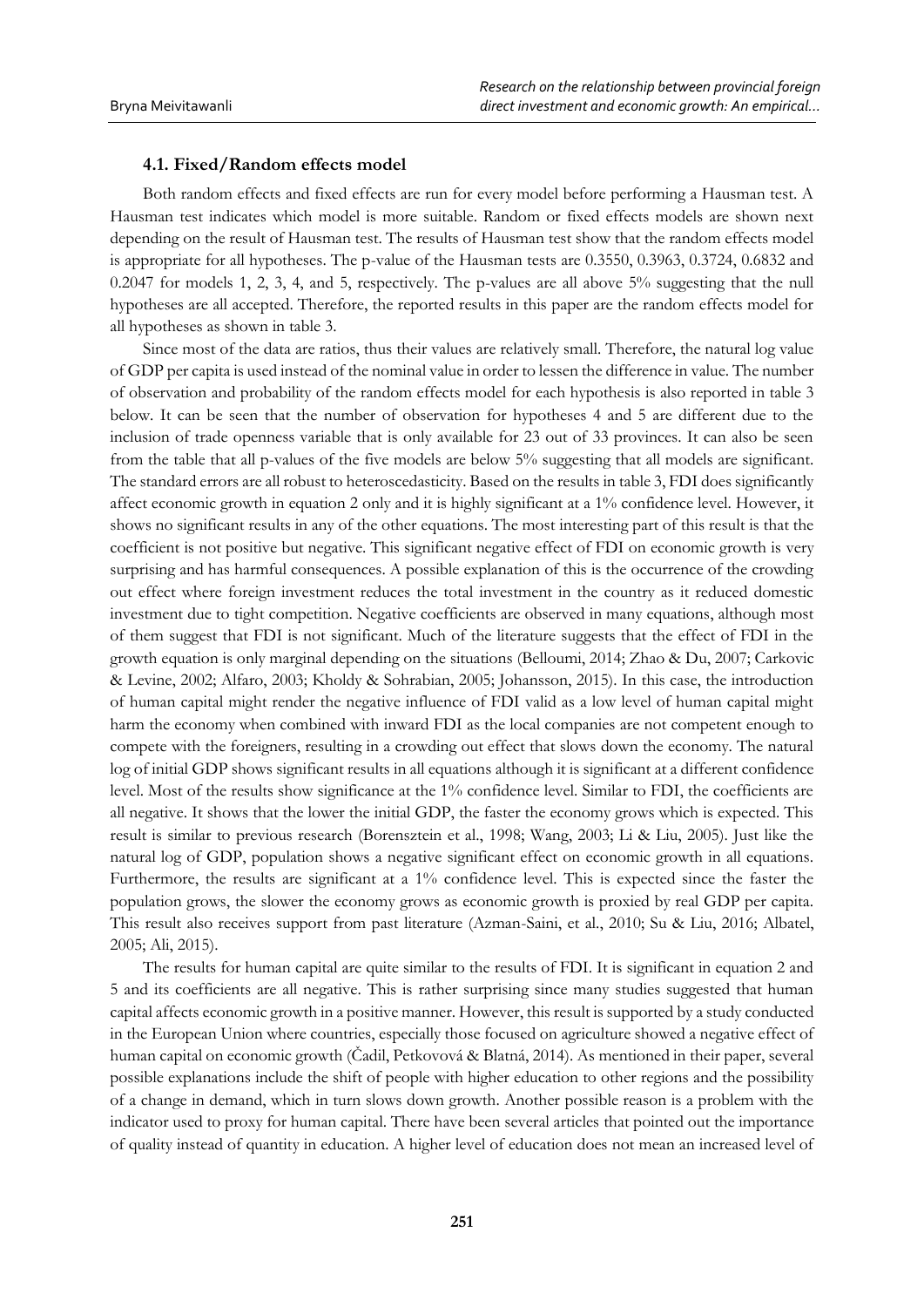cognitive skills if the government pays no attention to the quality of the education provided (Ali, 2015; Čadil, et al., 2014; Hanushek & Woessman, 2007). Domestic investment is the only variable that does not show any significant results in any of the equations. While infrastructure shows varying results, it is significant in all equations other than equation 4. However, it is significant at a different confidence level. Regardless, all of the coefficients are positive, which is expected as the better the infrastructure, the faster the economy should grow. This result is supported by previous literature (Huchet-bourdon, Le Mouël & Vijil, 2011; Ali, 2017). All interaction terms in this analysis are not significant except for FDI and human capital. Interaction term of FDI and human capital show significant results whenever it is introduced into the equation and it is always significant at a 1% confidence level. The coefficients are also positive which show promising results. Interaction term of FDI and financial market development show similar results to the financial market development itself; both do not exert a significant effect on economic growth. Unlike financial market development, although interaction term of FDI and trade openness does not significantly affect economic growth. However, trade in itself significantly affects economic growth. Surprisingly, the coefficients are negative. These models were tested once again using system GMM.

Table 3

| Explanatory   | Dependent Variable: g |                 |                |                |                |  |  |  |  |
|---------------|-----------------------|-----------------|----------------|----------------|----------------|--|--|--|--|
| Variables     | (1)                   | (2)             | (3)            | (4)            | (5)            |  |  |  |  |
| Number of     | 330                   | 330             | 330            | 230            | 230            |  |  |  |  |
| obs.          |                       |                 |                |                |                |  |  |  |  |
| Prob > F      | 0.0000                | 0.0000          | 0.0000         | 0.0000         | 0.0000         |  |  |  |  |
| Lny (initial) | $-.0108884***$        | $-.0080003$ *** | $-.0107545***$ | $-.0088919***$ | $-.0049004*$   |  |  |  |  |
|               | (.0032822)            | (.0028724)      | (.0030804)     | (.0033467)     | (.0025166)     |  |  |  |  |
| <b>FDI</b>    | $-.0009716$           | $-8.844439***$  | $-1094476$     | .1068441       | $-.3736644$    |  |  |  |  |
|               | (.5789714)            | (2.086601)      | (1.027746)     | (.7763871)     | (.4387826)     |  |  |  |  |
| <b>POP</b>    | $-.7363956***$        | $-.9516165***$  | $-.7009585***$ | $-.8582128***$ | $-1.137285***$ |  |  |  |  |
|               | (.1905742)            | (.1827462)      | (.1703582)     | (.2227929)     | (.1805609)     |  |  |  |  |
| HC            | $-.0003235$           | $-.0008523***$  | $-.0003456$    | $-.000222$     | $-.0010609**$  |  |  |  |  |
|               | (.0002615)            | (.0003027)      | (.0002472)     | (.0003346)     | (.0004456)     |  |  |  |  |
| <b>INV</b>    | .0135272              | .035752         | .0079199       | $-.0077528$    | $-.0054145$    |  |  |  |  |
|               | (.0736089)            | (.0738419)      | (.0777918)     | (.0835001)     | (.0792456)     |  |  |  |  |
| <b>INF</b>    | $.0007718***$         | $.0005652*$     | .0006203       | $.0010683***$  | .0009549*      |  |  |  |  |
|               | (.0002929)            | (.0002947)      | (.0003909)     | (.0003767)     | (.0005273)     |  |  |  |  |
| <b>FDIHC</b>  |                       | .1338942***     |                |                | .1662929***    |  |  |  |  |
|               |                       | (.0311648)      |                |                | (.0439764)     |  |  |  |  |
| <b>FIN</b>    |                       |                 | .0067486       |                | .0120071       |  |  |  |  |
|               |                       |                 | (.0153185)     |                | (.0093594)     |  |  |  |  |
| <b>FDIFIN</b> |                       |                 | .3302268       |                | $-3.232423$    |  |  |  |  |
|               |                       |                 | (2.474966)     |                | (.9587037)     |  |  |  |  |
| <b>TRADE</b>  |                       |                 |                | $-.0225302*$   | $-.047558***$  |  |  |  |  |
|               |                       |                 |                | (.0132774)     | (2.284512)     |  |  |  |  |
| <b>FDITTR</b> |                       |                 |                | $-1.769781$    | 2.221544       |  |  |  |  |
|               |                       |                 |                | (3.604184)     | (4.722147)     |  |  |  |  |
| Constant      | .1738193***           | .1874186***     | .1728924***    | .1505425***    | $.1734778***$  |  |  |  |  |
|               | (.0335082)            | (.0351039)      | (.0329042)     | (.036492)      | (434.8682)     |  |  |  |  |

Random effects model of FDI-Economic growth nexus

*Source*: Authors' results. \* indicates significance level at 0.10 level, \*\* indicates significance level at 0.05 level, \*\*\* indicates significance level at 0.01 level. Heteroscedasticity-consistent standard errors in parentheses.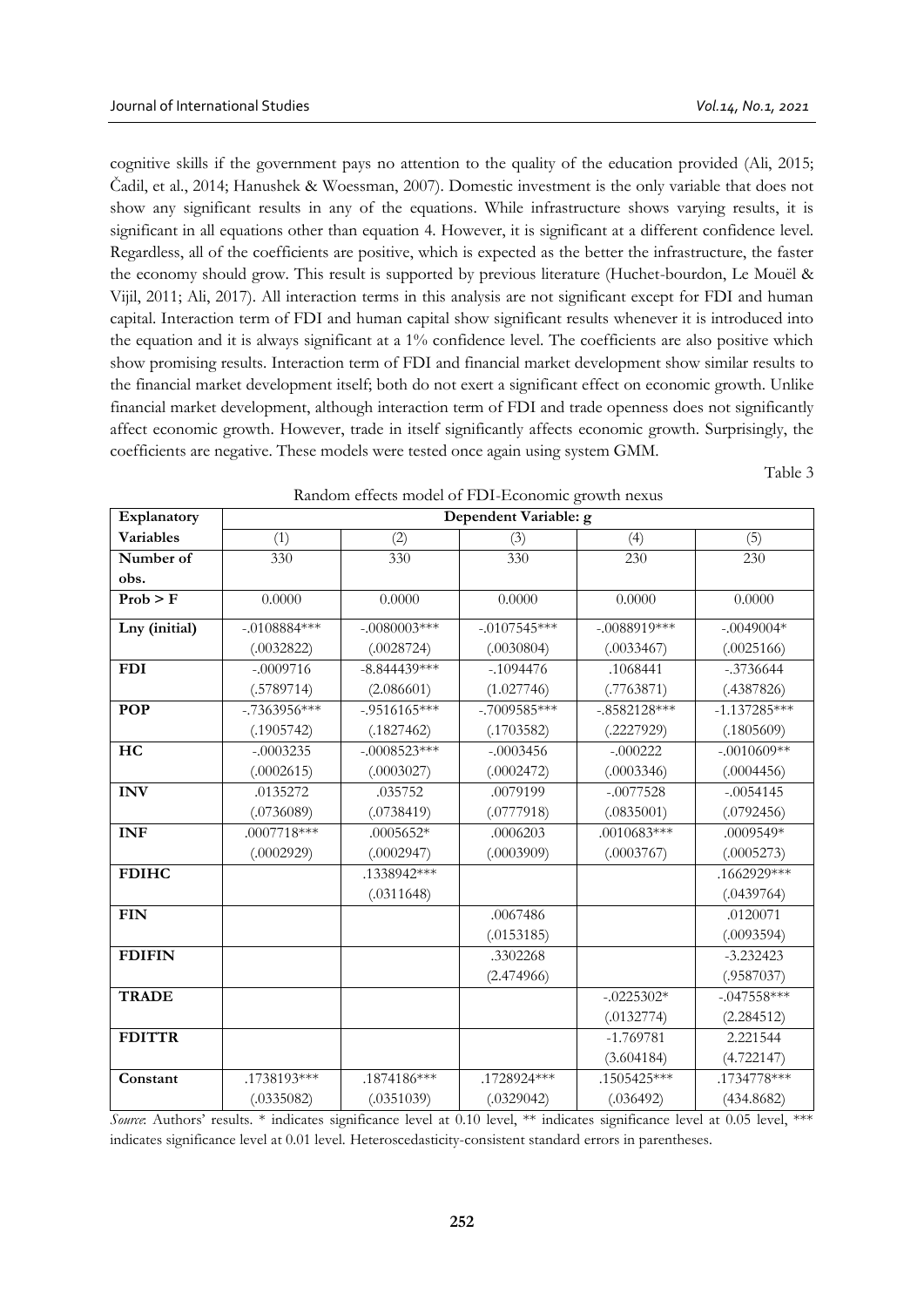# **4.2. GMM estimator**

The inclusion of lagged value of dependent variable is commonly done in GMM estimations. Due to this inclusion, system GMM is more appropriate than difference GMM in this case. Therefore, all of the equations are going to be analyzed using system GMM. Robust estimations were performed. The results are shown in table 4. The instrumental variable that is used in this analysis is the second lag of FDI since FDI is the suspected endogenous variable in the equation. As discussed previously, lag of endogenous variable can be used as instrumental variables. Furthermore, second lag of population and infrastructure are also included since the test results show that the combination of these three variables are the most robust.

Table 4

| Explanatory                  | Dependent Variable: g |                |              |                  |               |  |  |
|------------------------------|-----------------------|----------------|--------------|------------------|---------------|--|--|
| <b>Variables</b>             | (1)                   | (2)            | (3)          | (4)              | (5)           |  |  |
| Number of                    | 297                   | 297            | 297          | $20\overline{7}$ | 207           |  |  |
| obs.                         |                       |                |              |                  |               |  |  |
| $\overline{\text{Prob} > F}$ | 0.000                 | 0.000          | 0.000        | 0.004            | 0.000         |  |  |
| Lny                          | $-.004838$            | $-.0001625$    | $-.0066239$  | $-.0034522$      | $-.001676$    |  |  |
|                              | (.0065486)            | (.0062355)     | (.0088493)   | (.0099219)       | (.0139547)    |  |  |
| L1. G                        | .262052               | .0982804       | .2642282     | .1889526         | .0756699      |  |  |
|                              | (.1618297)            | (.2260216)     | (.1639067)   | (.242612)        | (.2828033)    |  |  |
| <b>FDI</b>                   | $-.0328004$           | $-20.73996***$ | .8721149     | -.7568199        | $-25.62543**$ |  |  |
|                              | (.9491283)            | (7.052667)     | (1.061716)   | (1.096121)       | (10.14664)    |  |  |
| <b>POP</b>                   | $-.5842186$           | $-1.12706**$   | $-.482808$   | $-.5145109$      | $-.9031428*$  |  |  |
|                              | (.372859)             | (.5308513)     | (.4692785)   | (.30312)         | (.4451268)    |  |  |
| HC                           | $-.0004691$           | $-.0018372***$ | $-.0004504$  | $-.0006008$      | $-.0031049**$ |  |  |
|                              | (.0003384)            | $(-.0018372)$  | (.0002981)   | (.0008754)       | (.0013976)    |  |  |
| <b>INV</b>                   | $-0.1913358$          | $-.2200142$    | $-0.1762065$ | .0383695         | .1541421      |  |  |
|                              | (.2595118)            | (.2498571)     | (.2751326)   | (.3766667)       | (.4283747)    |  |  |
| <b>INF</b>                   | .000064               | $-0.0005345$   |              | .0002051         | .0007798      |  |  |
|                              | (.0005037)            | (.0005509)     |              | (.0010095)       | (.0013078)    |  |  |
| <b>FDIHC</b>                 |                       | .3108758***    |              |                  | .4299032**    |  |  |
|                              |                       | (.111299)      |              |                  | (.155767)     |  |  |
| <b>FIN</b>                   |                       |                | .0215021     |                  | .0917179      |  |  |
|                              |                       |                | (.0346123)   |                  | (.0546976)    |  |  |
| <b>FDIFIN</b>                |                       |                | $-3.352026$  |                  | $-17.8228$    |  |  |
|                              |                       |                | (5.026058)   |                  | (10.94003)    |  |  |
| <b>TRADE</b>                 |                       |                |              | $-0676629$       | $-.3252555$   |  |  |
|                              |                       |                |              | (.2630246)       | (.3645953)    |  |  |
| <b>FDITTR</b>                |                       |                |              | 13.94967         | 42.75819      |  |  |
|                              |                       |                |              | (26.98509)       | (48.60747)    |  |  |
| Constant                     | .1211714**            | .1913309***    | $.128606**$  | $.1192403**$     | $.2703604**$  |  |  |
|                              | (.0458346)            | (.0608758)     | (.066071)    | (.0592563)       | (.1208533)    |  |  |
| AR(1)                        | 0.112                 | 0.128          | 0.117        | 0.254            | 0.211         |  |  |
| AR(2)                        | 0.614                 | 0.517          | 0.599        | 0.542            | 0.369         |  |  |
| Sargan test                  | 0.133                 | 0.195          | 0.102        | 0.130            | 0.392         |  |  |
| Hansen test                  | 0.958                 | 0.978          | 0.945        | 0.999            | 1.000         |  |  |

System GMM Estimation Results of FDI-Growth Nexus

*Source*: Authors' results. \* indicates significance level at 0.10 level, \*\* indicates significance level at 0.05 level, \*\*\* indicates significance level at 0.01 level. Heteroscedasticity-consistent standard errors in parentheses.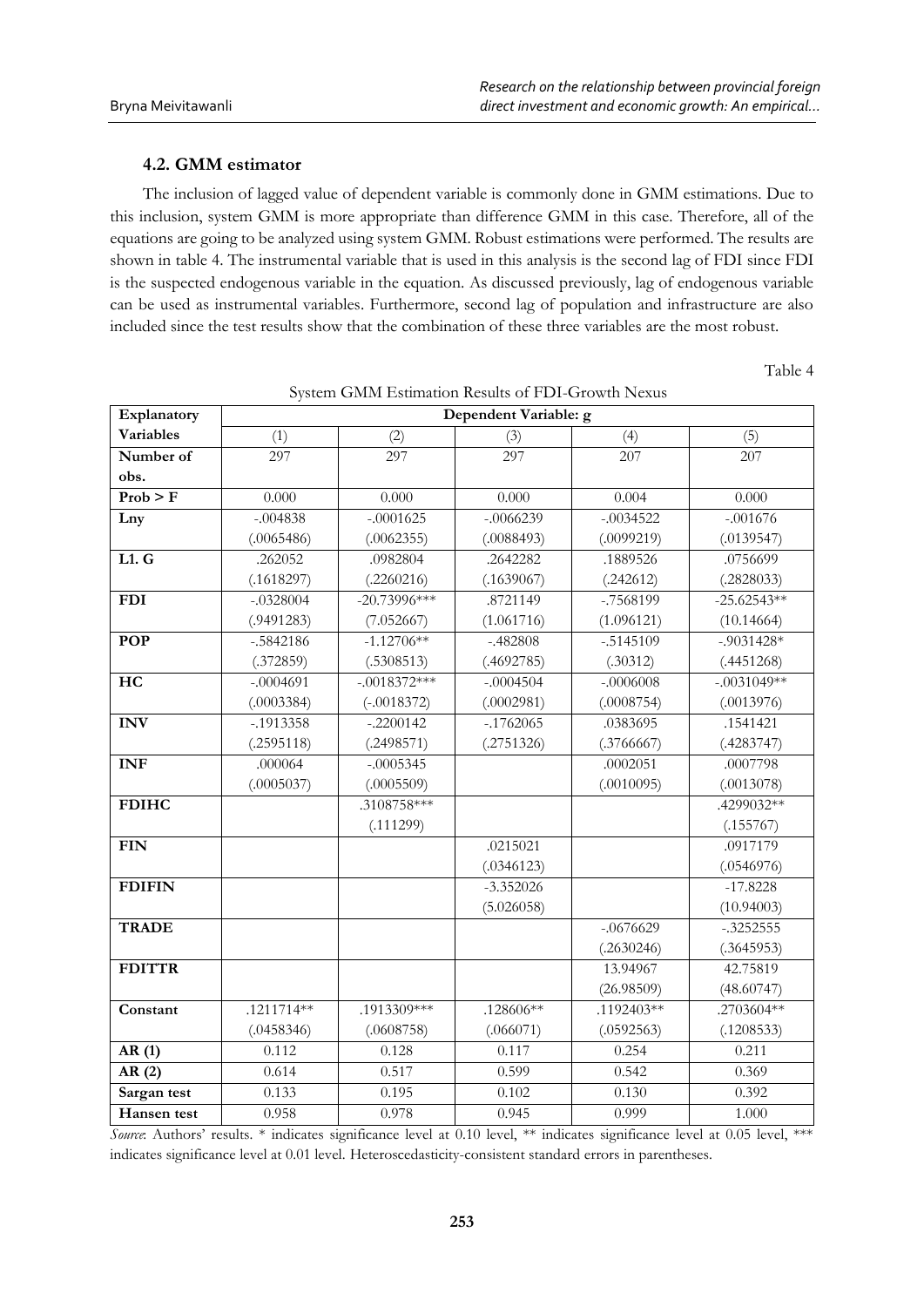The validity of these instrumental variables are tested using Sargan and Hansen tests. The number of observations for equation 4 and 5 are lower than the rest due to the inclusion of the trade openness variable that is only available for 23 provinces in Indonesia. The difference between the number of observations in this estimation and the random effects model is due to the inclusion of lagged variables, therefore one year's data of 33 provinces is subtracted from the total dataset. As explained previously, the desired results for all tests are acceptance of the null hypothesis. It can be seen from the table that all results of Arrelano-Bond AR(1) and AR(2) as well as Sargan and Hansen tests were above 0.05. All of them did not show any results below 0.1. Thus, it can be concluded that there is no autocorrelation in all the equations and all of the instrumental variables used are exogenous. These show the validity of the results.

The results show that there are no significant variables in equation 1, 3 and 4 except for the constant. The rest of the variables show no significant results at all in any of these three equations. However, in equations 2 and 5, several variables (FDI, human capital and their interaction term) show a significant effect on economic growth. All are at a  $1\%$  confidence level and  $5\%$  confidence level in equations 2 and 5, respectively. This is very interesting since these three variables are the only three that show some significant results, while the rest of the variables do not show any significant results in any of the equations other than population that is significant only at a 10% confidence level in equation 5. Even more interestingly, the coefficients of FDI and human capital individually are both negative while the interaction term shows a positive coefficient. These changes show that the introduction of human capital variable has a large effect on the equation. These results are the same as the results of the random effects model. This confirms that human capital is the appropriate absorptive capacity for Indonesia, which is supported by much of the previous literature (Borensztein, et al., 1998; Li & Liu, 2005; Fadhil & Almsafir, 2015; Solomon, 2011). But the main concern lies on the fact that FDI and human capital both negatively affect economic growth which might cancel out the positive effect of the interaction term. Initial output, population growth, infrastructure, and trade openness, which showed significant results in previous methodology lost their significance when system GMM was used. This might be due to the endogenous problem that is tackled by using this methodology.

#### **5. CONCLUSION**

This study was carried out to discover the relationship between FDI and economic growth in Indonesia using its provincial data. This is important since the Indonesian government led by the current president, Joko Widodo, has shown great support and gone the extra mile to encourage FDI into Indonesia. However, based on the results of this research, FDI is found to be either negatively related or not significantly related to economic growth. It means that the higher the FDI, the slower the economy is growing. This shows that the government is currently harming the economy instead of fostering it. This is a serious concern that must be addressed right away by the government. Common beliefs that FDI is good for the economy is not necessarily true for all developing countries; thus, conducting a single country analysis using panel data is important to make sure that government is taking the right actions to develop the country's economy. The study was conducted using two methodologies, which are fixed/random effects model and system GMM. A significant negative influence of FDI and human capital on economic growth is proven using both random effects model and system GMM. Both methodologies also prove that inward FDI does not significantly affect economic growth in equations where the interaction term of FDI and human capital is excluded. This indicates that the government can reallocate resources that are currently directed at attracting FDI to other aspects that will bring an actual positive influence on the economy. The government should also design strategies to increase the quality of education so that its people are equipped with necessary skills to absorb the benefits of FDI and help the economy grow, as human capital is the only absorptive capacity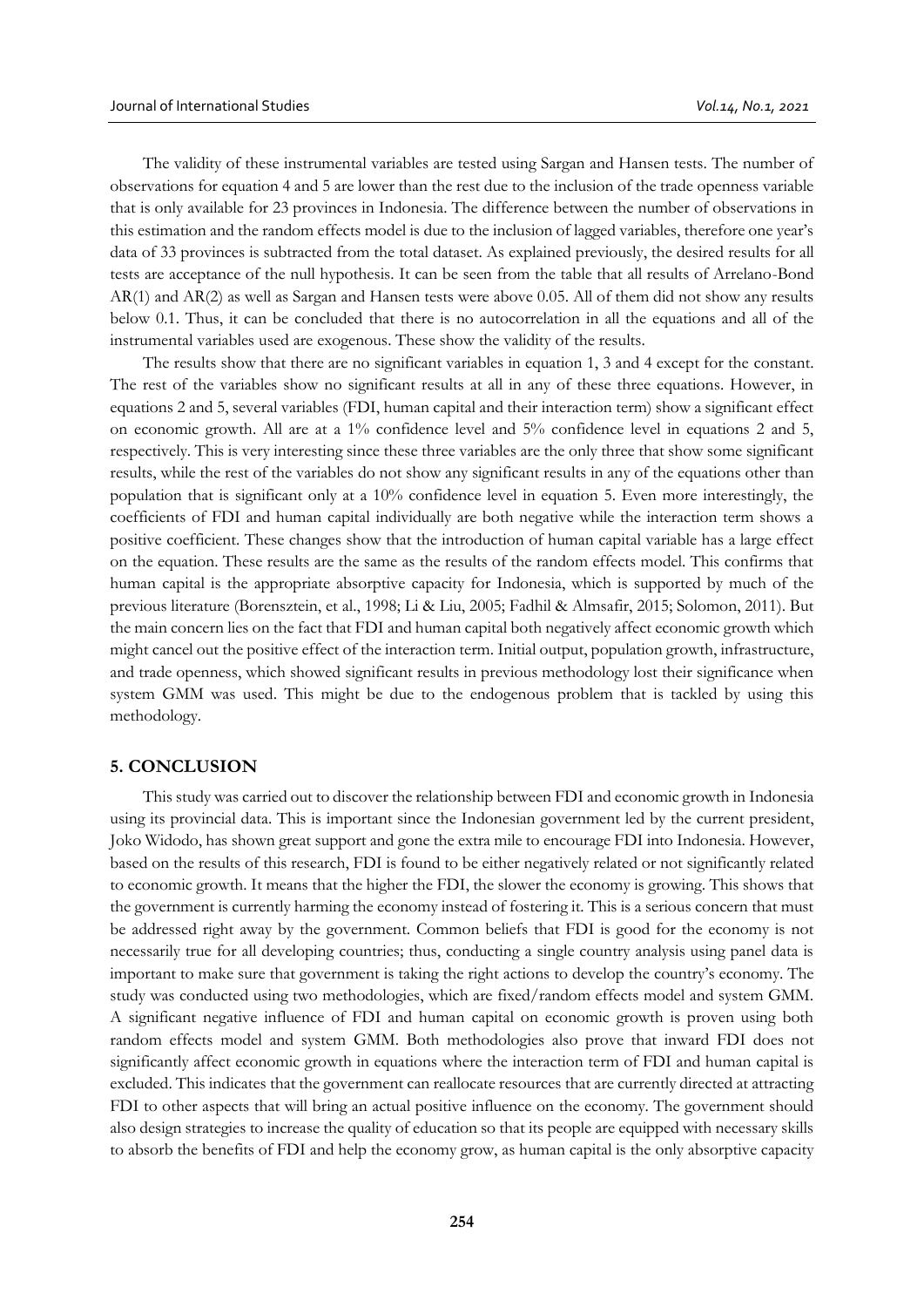applicable to Indonesia. Researchers should also adopt a better proxy for human capital that focuses on quality instead of quantity. Overall, this research has both theoretical and practical contributions.

# **ACKNOWLEDGEMENT**

The author is thankful to Bina Nusantara University for financial support.

# **REFERENCES**

- Acemoglu, D., Johnson, S., Robinson. I., Thaicharoen, Y. (2004). Institutional Causes. Macroeconomic Symptoms: Volatility. Crises and Growth. *Journal of Monetary Economics*, 50, 49-123.
- Agarwal, J. P. (1980). Determinants of foreign direct investment: A survey. *Weltwirtsch. Archive, 116*(4), 739–773.
- Agbloyor, E. K., Abor, J., Adjasi, C. K. D., & Yawson, A. (2013). Exploring the causality links between financial markets and foreign direct investment in Africa. *Research in International Business and Finance*, 28(C), 118-134. https://doi.org/10.1016/j.ribaf.2012.11.001
- Albatel, A. H. (2005). Population growth and economic development in Saudi Arabia*. Scientific Journal of King Faisal University*, 6(2), 341–374. https://doi.org/10.1108/10264116200300007
- Alfaro, L. (2003). Foreign direct investment and growth: Does the sector matter?. *Harvard Business School*, 1–32.
- Alfaro, A. L., Chanda, S. Kalemli-Ozcan, & Sayek, S. (2004). FDI and economic growth: The role of local financial markets. *Journal of International Economics*, 64(1), 89–112. https://doi.org/10.1016/S0022-1996(03)00081-3
- Alfaro, L., Chanda, A., Kalemli-Ozcan, S., & Sayek, S. (2010). Does foreign direct investment promote growth? Exploring the role of financial markets on linkages. *Journal of Development Economics*, 91, 242-256. https://doi.org/10.1016/j.jdeveco.2009.09.004
- Ali, S., Alam, K. J., Islam, S., & Hossain, M. (2015). An empirical analysis of population growth on economic development: The case study of Bangladesh. *International Journal of Economics*, *Finance and Management Sciences*, 3(3), 252. https://doi.org/10.11648/j.ijefm.20150303.21
- Ali, W. (2017). The impact of trade openness on the economic growth of Pakistan: 1980-2010. *Global Business and Management Research*, 7(2).
- Almfraji, M. A., Almsafir, M. K., & Yao, L. (2014). Economic growth and foreign direct investment inflows: The case of Qatar. *Procedia - Social & Behavioral Sciences*, 109, 1040–1045. https://doi.org/10.1016/j.sbspro.2013.12.586
- Azman-Saini, W. N. W., Law, S. H., & Ahmad, A. H. (2010). FDI and economic growth: New evidence on the role of financial markets. *Economics Letters*, 107(2), 211–213. https://doi.org/10.1016/j.econlet.2010.01.027
- Balasubramanyam, V. N., Salisu, M., & Sapsford. (1996). Foreign Direct Investment and Growth in EP and IS Countries, *Economic Journal*, 106(434), 92–105.
- Barro, R. & Lee, J. W. (1993). International comparison of educational attainment. *Journal of Monetary Economics*, 32(3), 361–394.
- Baum, C. F., Schaffer, M. E., & Stillman, S. (2002). Instrumental variables and GMM: estimation and testing. *Stata Journal*, 3(1), 1–31. https://doi.org/The Stata Journal.
- Behera, S. R., Dua, P., & Goldar, B. (2012). Foreign direct investment and technology spillover: Evidence across Indian manufacturing industries. *Singapore Economic Review*, 57(2).
- Belloumi, M. (2014). The relationship between trade, FDI and economic growth in Tunisia: An application of the autoregressive distributed lag model. *Economic Systems*, 38(2), 269–287. https://doi.org/10.1016/j.ecosys.2013.09.002
- Blomström, M. & Kokko, A. (1996). The impact of foreign investment on host countries: A review of the empirical evidence. *Policy Research Working Paper*, 1745.
- Borensztein, E., De Gregorio, J., & Lee, J. W. (1998). How does foreign direct investment affect economic growth? *Journal of International Economics*, 45(1), 115–135. https://doi.org/10.1016/S0022-1996(97)00033-0
- Bosworth, B. & Collins, S. M. (1999). Capital inflows, investment, and growth. *Tokyo Club Papers*, 12, 55–74.
- Branstetter, L. (2006). Is foreign direct investment a channel of knowledge spillovers? Evidence from Japan's FDI in the United States. *Journal of International Economics*, 68, 325–344.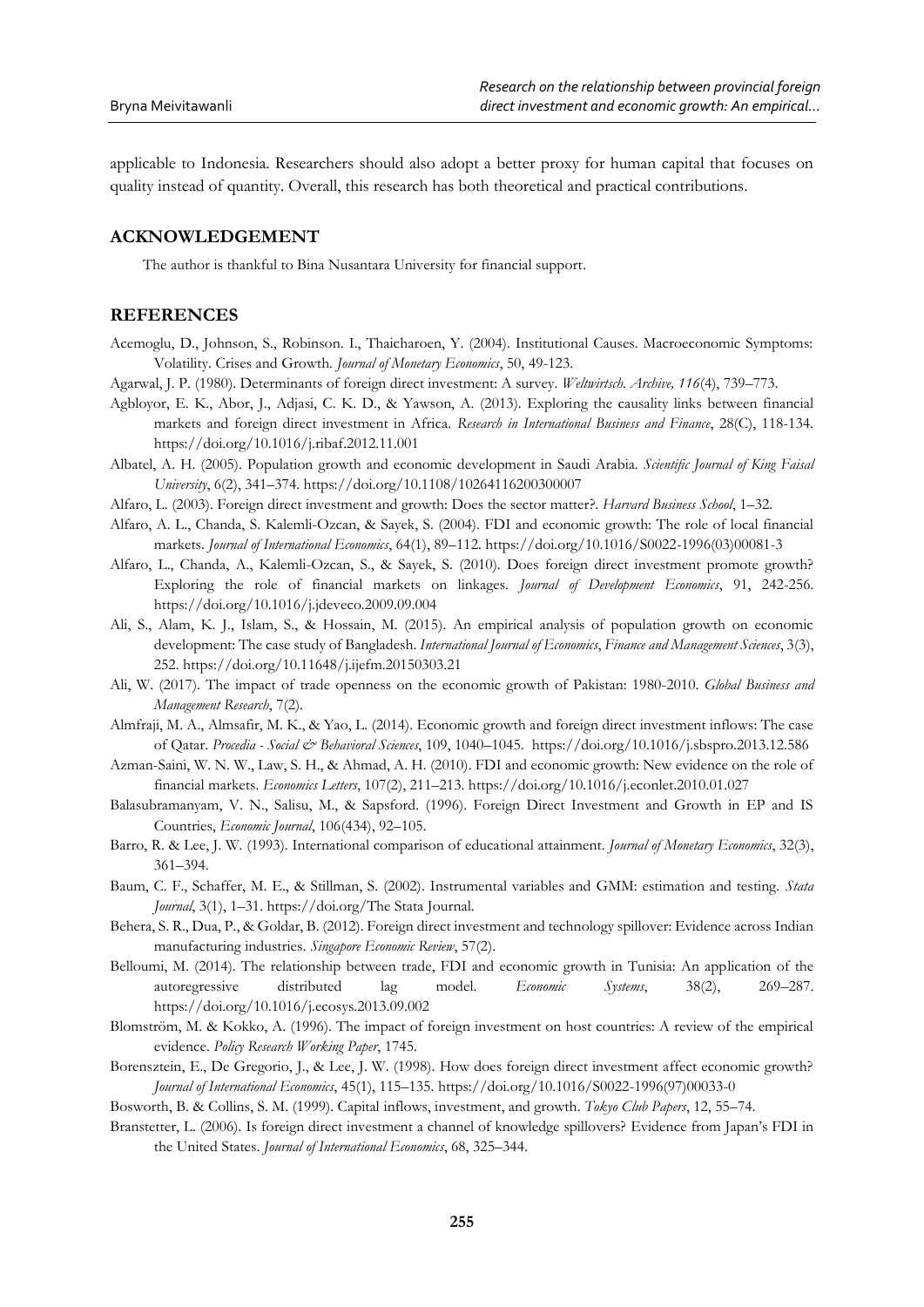- Čadil, J., Petkovová, L., & Blatná, D. (2014). Human capital, economic structure and growth. *Procedia Economics and Finance*, 12, 85–92. https://doi.org/10.1016/S2212-5671(14)00323-2
- Calvo, M. B. & Sanchez-Robles, B. (2003). Foreign direct investment, economic freedom and growth: New evidence from Latin America. *European Journal of Political Economy*, 19(3), 529–545.
- Carkovic, M. & Levine, R. E. (2002). Does foreign direct investment accelerate economic growth?. *SSRN Electronic Journal*. https://doi.org/10.2139/ssrn.314924
- Cheung, K. Y. & Lin, P. (2004). Spillover effects of FDI on innovation in China: Evidence from the provincial data. *China Economic Review*, 15(1), 25–44. https://doi.org/10.1016/S1043-951X(03)00027-0
- Chung, W. (1998). Up and downstream foreign direct investment and U.S. manufacturing productivity. *Academy of Management Proceedings & Membership Directory*, A1–A18.
- Denisia, V. (2010). Foreign direct investment theories: An overview of the main FDI theories. *European Journal of Interdisciplinary Studies*, 2(2), 104–110.
- Dormann, C. F., Elith, J., Bacher, S., Buchmann, C., Carl, G., Carré, G., … Lautenbach, S. (2012). Collinearity: a review of methods to deal with it and a simulation study evaluating their performance. *Ecography*, 36(1), 27–46.
- Driffield, N. (2004). Regional policy and spillovers from FDI in the UK. *Annals of Regional Science*, 38(4), 579–594. https://doi.org/10.1007/s00168-003-0174-5
- Ewe-Ghee, L. (2001). Determinants of, and the relation between, foreign direct investment and growth: A Summary of the recent literature. IMF Working Paper.
- Fadhil, M. A. & Almsafir, M. K. (2015). The role of FDI inflows in economic growth in Malaysia (Time Series: 1975- 2010). *Procedia Economics and Finance*, 23, 1558–1566. https://doi.org/10.1016/S2212-5671(15)00498-0
- Gbakou, M., Jallab, M. S., & Sandretto, R. (2009). Foreign direct investment, macroeconomic instability and economic growth in MENA countries. *GATE Working Paper*, 08-17.
- Gui-Diby, S. L. (2014). Impact of foreign direct investments on economic growth in Africa: Evidence from three decades of panel data analyses. *Research in Economics*, 68(3), 248-256. https://doi.org/10.1016/j.rie.2014.04.003
- Hansen, L. P. (1982). Large sample properties of generalized method of moments estimators. *Econometrica*, 50(4), 1029– 1054.
- Hansen, L. P., & Singleton, K. J. (1982). Generalized instrumental variables estimation of nonlinear rational expectations models. *Econometrica*, 50(5), 1269–1286. https://doi.org/10.2307/1911873
- Hanushek, E. A. & Woessman, L. (2007). The Role of Education Quality in Economic Growth. *World Bank Policy Research Working Paper*, 4122.
- Huchet-bourdon, M., Le Mouël, C., & Vijil, M. (2011). The relationship between trade openness and economic growth: Some new insights on the openness measurement issue*. World Economy*, 41(1), 59-76.
- Iamsiraroj, S. (2016). The foreign direct investment-economic growth nexus. *International Review of Economics & Finance*, 42. https://doi.org/10.1016/j.iref.2015.10.044
- Iamsiraroj, S. & Ulubaşoğlu, M. A. (2015). Foreign direct investment and economic growth: A real relationship or wishful thinking?. *Economic Modelling*, 51, 200–213. https://doi.org/10.1016/j.econmod.2015.08.009
- International Monetary Fund. (1993). *Balance of payments manual*. Washington, D.C.
- Johansson, L. (2015). *Does human capital create economic growth in Sub-Saharan Africa?*. Sodertorn University.
- Kholdy, S. & Sohrabian, A. (2005). *Financial markets, FDI, and economic growth: Granger causality tests in panel data model*. EFA 2005 Moscow Meetings.
- Li, X. & Liu, X. (2005). Foreign Direct Investment and economic growth: An increasingly endogenous relationship. *World Development, 33*(3), 393–407. https://doi.org/10.1016/j.worlddev.2004.11.001
- Lin, P. (2002). R & D in China and the implications for industrial restructuring. CPPS Working Paper Series, 128.
- Liu, Z. (2002). Foreign direct investment and technology spillover: Evidence from China. *Journal of Comparative Economics*, 30(3), 579–602.
- Lizondo, J. S. (1991). Foreign direct investment in determinants and systemic consequences of international capital flows. Washington, D.C.
- Madariaga, N. & Poncet, S. (2007). FDI in Chinese cities: Spillovers and impact on growth. *The World Economy*, 30, 837–62.